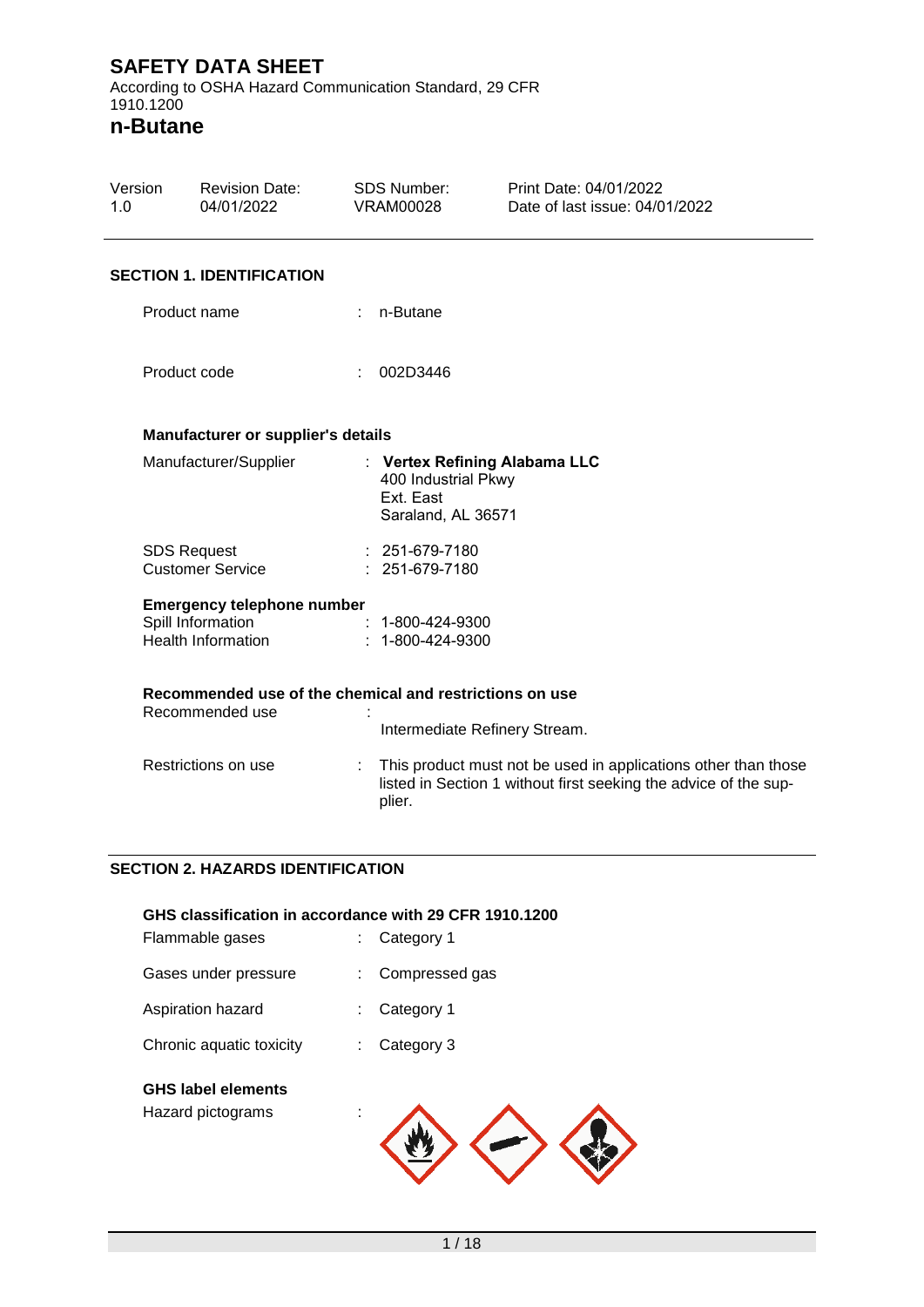According to OSHA Hazard Communication Standard, 29 CFR 1910.1200

**n-Butane**

| Version<br>1.0           |             | <b>Revision Date:</b><br>04/01/2022                                                                                                                                                                                                                                                        | <b>SDS Number:</b><br><b>VRAM00028</b>                                                                                                                                                                   | Print Date: 04/01/2022<br>Date of last issue: 04/01/2022                                                                                                                                               |
|--------------------------|-------------|--------------------------------------------------------------------------------------------------------------------------------------------------------------------------------------------------------------------------------------------------------------------------------------------|----------------------------------------------------------------------------------------------------------------------------------------------------------------------------------------------------------|--------------------------------------------------------------------------------------------------------------------------------------------------------------------------------------------------------|
|                          | Signal word |                                                                                                                                                                                                                                                                                            | Danger                                                                                                                                                                                                   |                                                                                                                                                                                                        |
| <b>Hazard statements</b> |             | PHYSICAL HAZARDS:<br>H220 Extremely flammable gas.<br>H280 Contains gas under pressure; may explode if heated.<br><b>HEALTH HAZARDS:</b><br>H304 May be fatal if swallowed and enters airways.<br><b>ENVIRONMENTAL HAZARDS:</b><br>H412 Harmful to aquatic life with long lasting effects. |                                                                                                                                                                                                          |                                                                                                                                                                                                        |
| Precautionary statements |             | <b>Prevention:</b><br>No smoking.                                                                                                                                                                                                                                                          | P102 Keep out of reach of children.<br>P210 Keep away from heat/sparks/open flames/hot surfaces.<br>P243 Take precautionary measures against static discharge.<br>P273 Avoid release to the environment. |                                                                                                                                                                                                        |
|                          |             |                                                                                                                                                                                                                                                                                            | <b>Response:</b><br>stopped safely.<br>P301 IF SWALLOWED:                                                                                                                                                | P377 Leaking gas fire: Do not extinguish, unless leak can be<br>P381 Eliminate all ignition sources if safe to do so.<br>P310 Immediately call a POISON CENTER/doctor.<br>P331 Do NOT induce vomiting. |
|                          |             |                                                                                                                                                                                                                                                                                            | Storage:<br>place.<br>P405 Store locked up.                                                                                                                                                              | P410 + P403 Protect from sunlight. Store in a well-ventilated                                                                                                                                          |
|                          |             |                                                                                                                                                                                                                                                                                            | Disposal:<br>tions.                                                                                                                                                                                      | P501 Dispose of contents and container to appropriate waste<br>site or reclaimer in accordance with local and national regula-                                                                         |

#### **Other hazards**

#### **Other hazards which do not result in classification**

Vapours are heavier than air. Vapours may travel across the ground and reach remote ignition sources causing a flashback fire danger.

High gas concentrations will displace available air; unconsciousness and death may occur suddenly from lack of oxygen.

Exposure to rapidly expanding gases may cause frost burns to eyes and/or skin.

This material has the potential to be a static accumulator.

Even with proper grounding and bonding, this material can still accumulate an electrostatic charge.

If sufficient charge is allowed to accumulate, electrostatic discharge and ignition of flammable airvapour mixtures can occur.

Breathing of high vapour concentrations may cause central nervous system (CNS) depression resulting in dizziness, light-headedness, headache, nausea and loss of coordination. Continued inhalation may result in unconsciousness and death.

The classification of this material is based on OSHA HCS 2012 criteria.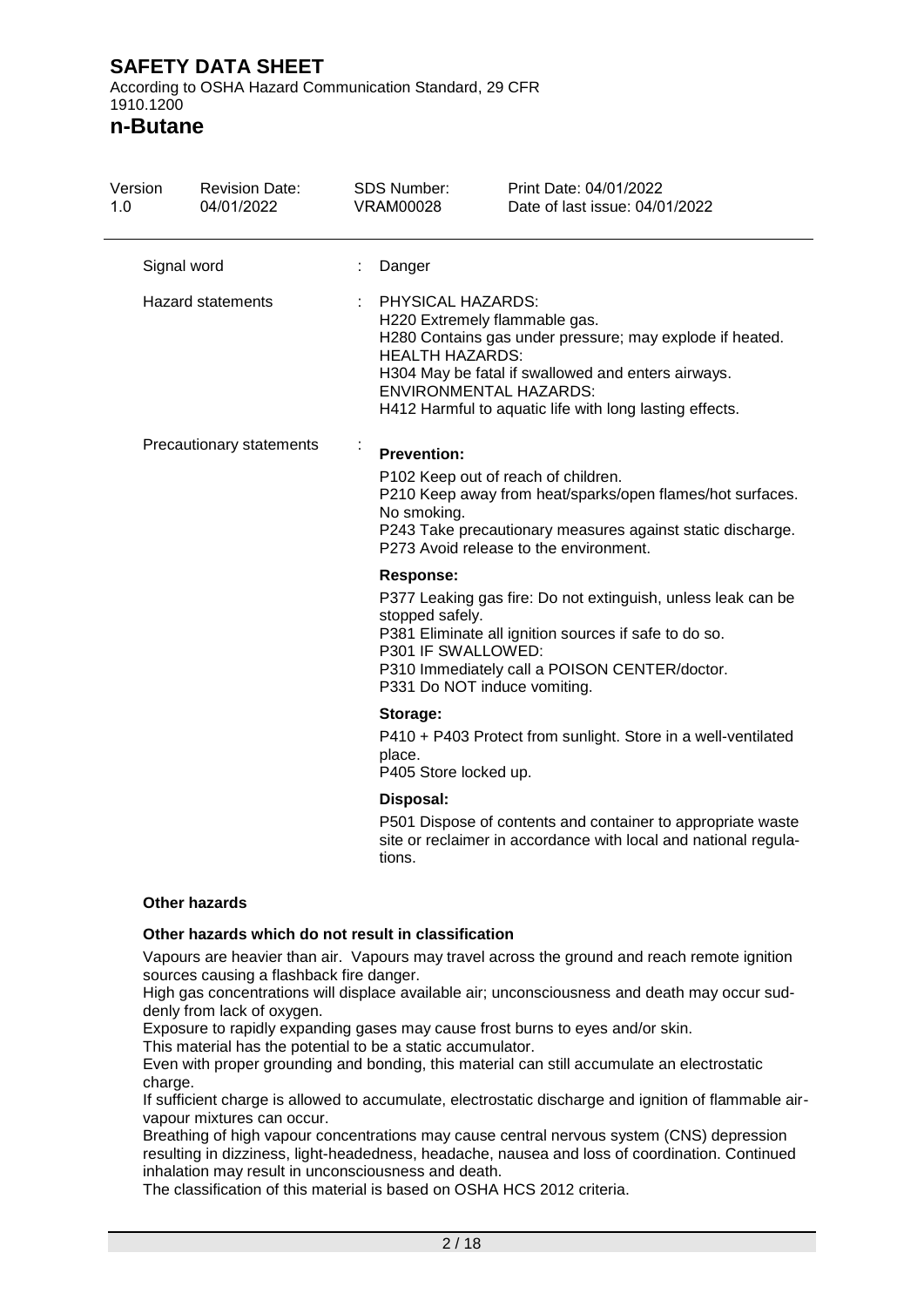According to OSHA Hazard Communication Standard, 29 CFR 1910.1200

**n-Butane**

| Version | <b>Revision Date:</b> | SDS Number: | Print Date: 04/01/2022         |
|---------|-----------------------|-------------|--------------------------------|
| 1.0     | 04/01/2022            | VRAM00028   | Date of last issue: 04/01/2022 |

#### **SECTION 3. COMPOSITION/INFORMATION ON INGREDIENTS**

Substance / Mixture : Substance

#### **Hazardous components**

| Chemical name | Synonyms                                | CAS-No.   | Concentration (% w/w) |
|---------------|-----------------------------------------|-----------|-----------------------|
| butane        | butane (Gas)                            | 106-97-8  | $50 - 100$            |
| isobutane     | isobutane<br>(Gas)                      | $75-28-5$ | $0 - 20$              |
| propane       | propane (Re-<br>frigerated lig-<br>uid) | 74-98-6   | $0 - 20$              |
| pentane       | pentane                                 | 109-66-0  | 0 -<br>10             |

#### **SECTION 4. FIRST-AID MEASURES**

| If inhaled                                                        | Remove to fresh air. Do not attempt to rescue the victim un-<br>less proper respiratory protection is worn. If the victim has<br>difficulty breathing or tightness of the chest, is dizzy, vomiting,<br>or unresponsive, give 100% oxygen with rescue breathing or<br>Cardio-Pulmonary Resuscitation as required and transport to<br>the nearest medical facility.                                                                                                                                                                 |
|-------------------------------------------------------------------|------------------------------------------------------------------------------------------------------------------------------------------------------------------------------------------------------------------------------------------------------------------------------------------------------------------------------------------------------------------------------------------------------------------------------------------------------------------------------------------------------------------------------------|
| In case of skin contact                                           | Do not remove clothing that adheres to skin due to freezing.<br>In the event of frostbite, slowly warm the exposed area by<br>rinsing with warm water. Otherwise:<br>Obtain medical treatment immediately.<br>Contaminated clothing may be a fire hazard and therefore<br>should be soaked with water before being removed.<br>Loosen tight clothing.<br>Keep warm and at rest.                                                                                                                                                    |
| In case of eye contact                                            | DO NOT DELAY.<br>Obtain medical treatment immediately.<br>If easy to do, remove contact lens, if worn.<br>Flush eye with copious quantities of water.                                                                                                                                                                                                                                                                                                                                                                              |
| If swallowed                                                      | In the unlikely event of ingestion, obtain medical attention<br>immediately.<br>If swallowed, do not induce vomiting: transport to nearest<br>medical facility for additional treatment. If vomiting occurs<br>spontaneously, keep head below hips to prevent aspiration.<br>If any of the following delayed signs and symptoms appear<br>within the next 6 hours, transport to the nearest medical facili-<br>ty: fever greater than 101° F (38.3°C), shortness of breath,<br>chest congestion or continued coughing or wheezing. |
| Most important symptoms<br>and effects, both acute and<br>delayed | High concentrations may cause central nervous system de-<br>pression resulting in headaches, dizziness and nausea; con-<br>tinued inhalation may result in unconsciousness and/or death.                                                                                                                                                                                                                                                                                                                                           |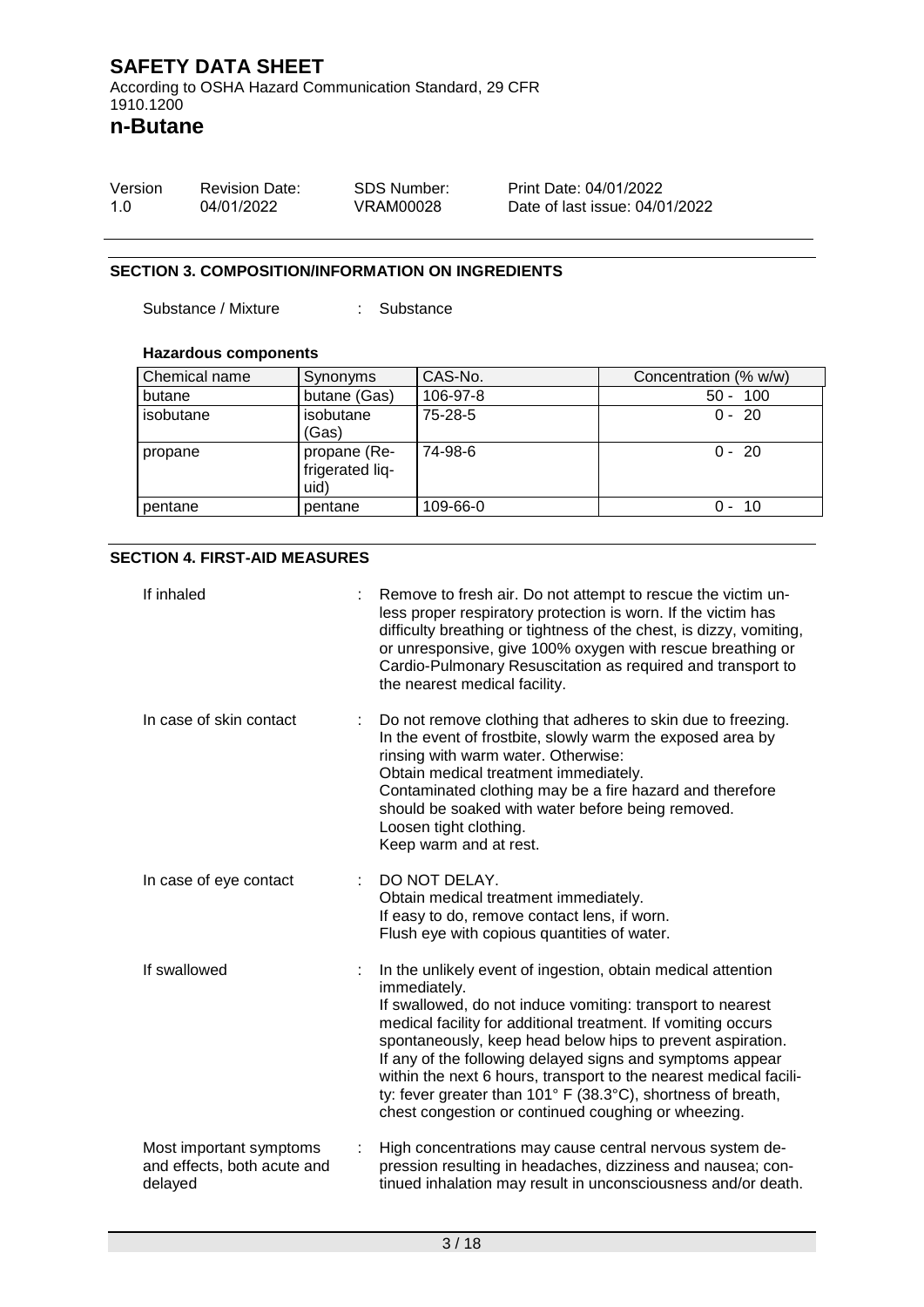**n-Butane**

| Version<br>1.0                                                                   | <b>Revision Date:</b><br>04/01/2022      |   | <b>SDS Number:</b><br>VRAM00028                           | Print Date: 04/01/2022<br>Date of last issue: 04/01/2022                                                                        |
|----------------------------------------------------------------------------------|------------------------------------------|---|-----------------------------------------------------------|---------------------------------------------------------------------------------------------------------------------------------|
|                                                                                  | Protection of first-aiders               |   | incident, injury and surroundings.                        | When administering first aid, ensure that you are wearing the<br>appropriate personal protective equipment according to the     |
| Indication of any immediate<br>medical attention and special<br>treatment needed |                                          | ÷ | Treat symptomatically.<br>Administer oxygen if necessary. |                                                                                                                                 |
|                                                                                  |                                          |   | fects. Consider: oxygen therapy.                          | Potential for cardiac sensitisation, particularly in abuse situa-<br>tions. Hypoxia or negative inotropes may enhance these ef- |
|                                                                                  | <b>SECTION 5. FIRE-FIGHTING MEASURES</b> |   |                                                           |                                                                                                                                 |
| Suitable extinguishing media :                                                   |                                          |   |                                                           | Shut off supply. If not possible and no risk to surroundings, let                                                               |

| Suitable extinguishing media                     |      | Stiut on Supply. If not possible and no lisk to surroundings, let<br>the fire burn itself out.<br>Dry chemical<br>Carbon dioxide (CO2)<br>Keep containers and surroundings cool with water spray.<br>Large fires should only be fought by properly trained fire fight-<br>ers.                                                                                          |
|--------------------------------------------------|------|-------------------------------------------------------------------------------------------------------------------------------------------------------------------------------------------------------------------------------------------------------------------------------------------------------------------------------------------------------------------------|
| Unsuitable extinguishing<br>media                |      | Do not use direct water jets on the burning product as they<br>could cause a steam explosion and spread of the fire.<br>Simultaneous use of foam and water on the same surface is<br>to be avoided as water destroys the foam.                                                                                                                                          |
| Specific hazards during fire-<br>fighting        | ÷    | Hazardous combustion products may include:<br>Carbon monoxide may be evolved if incomplete combustion<br>occurs.<br>Unidentified organic and inorganic compounds.<br>Contents are under pressure and can explode when exposed<br>to heat or flames.<br>Sustained fire attack on vessels may result in a Boiling Liquid<br>Expanding Vapor Explosion (BLEVE).            |
| Specific extinguishing meth-<br>ods              | ÷    | Use extinguishing measures that are appropriate to local cir-<br>cumstances and the surrounding environment.                                                                                                                                                                                                                                                            |
| Further information                              |      | Clear fire area of all non-emergency personnel.<br>Keep adjacent containers cool by spraying with water.<br>If possible remove containers from the danger zone.<br>If the fire cannot be extinguished the only course of action is<br>to evacuate immediately.                                                                                                          |
| Special protective equipment<br>for firefighters | - 11 | Proper protective equipment including chemical resistant<br>gloves are to be worn; chemical resistant suit is indicated if<br>large contact with spilled product is expected. Self-Contained<br>Breathing Apparatus must be worn when approaching a fire in<br>a confined space. Select fire fighter's clothing approved to<br>relevant Standards (e.g. Europe: EN469). |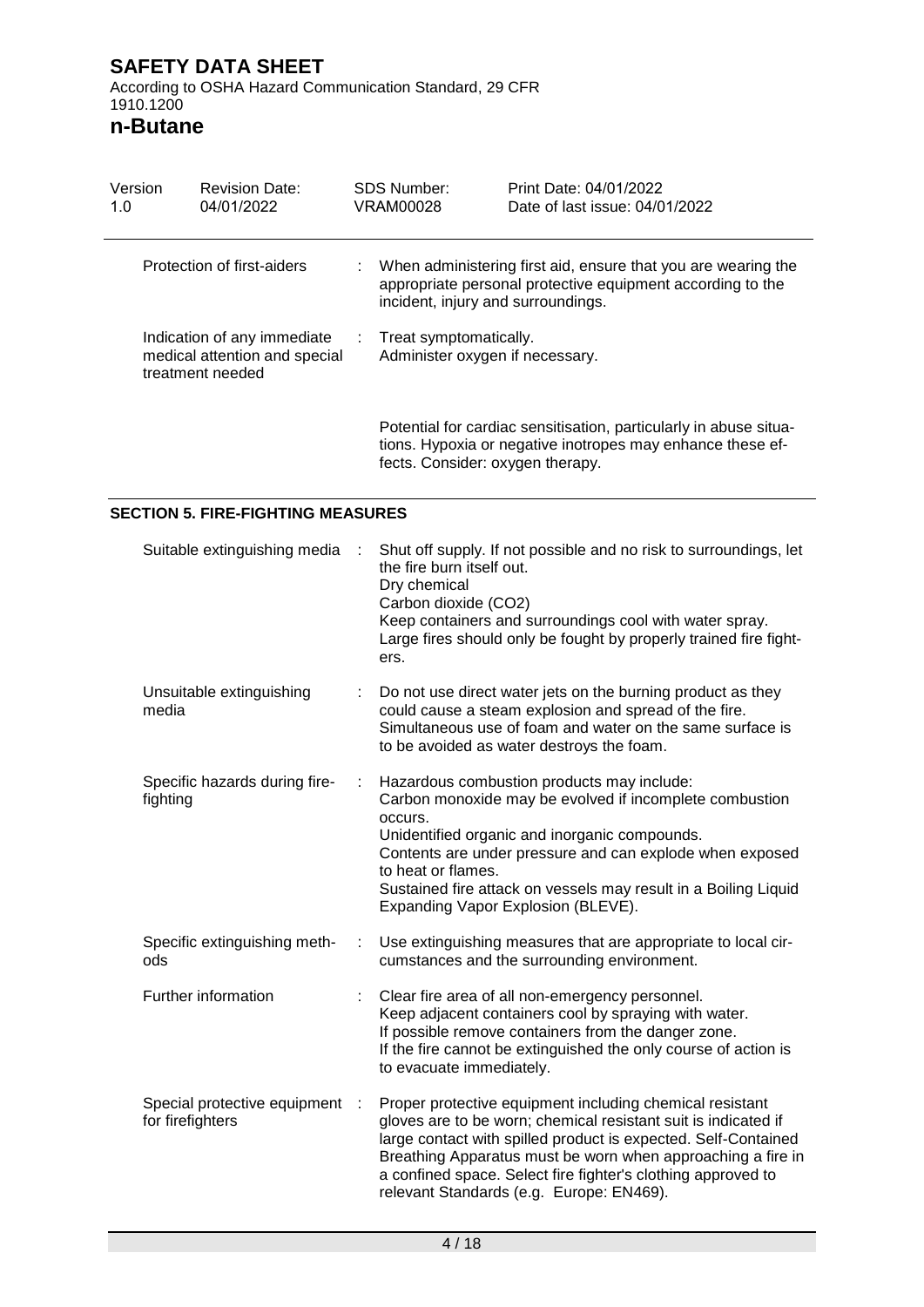**n-Butane**

| Version | <b>Revision Date:</b> | SDS Number: | Print Date: 04/01/2022         |
|---------|-----------------------|-------------|--------------------------------|
| 1.0     | 04/01/2022            | VRAM00028   | Date of last issue: 04/01/2022 |

#### **SECTION 6. ACCIDENTAL RELEASE MEASURES**

| Personal precautions, protec- :<br>tive equipment and emer-<br>gency procedures |   | Shut off leaks, if possible without personal risks. Remove all<br>possible sources of ignition in the surrounding area and evac-<br>uate all personnel. Attempt to disperse the gas or to direct its<br>flow to a safe location for example by using fog sprays. Take<br>precautionary measures against static discharge. Ensure elec-<br>trical continuity by bonding and grounding (earthing) all<br>equipment. Monitor area with combustible gas meter.<br>Vapour may form an explosive mixture with air.<br>Test atmosphere for flammable gas concentrations to ensure<br>safe working conditions before personnel are allowed to enter<br>the area. |
|---------------------------------------------------------------------------------|---|----------------------------------------------------------------------------------------------------------------------------------------------------------------------------------------------------------------------------------------------------------------------------------------------------------------------------------------------------------------------------------------------------------------------------------------------------------------------------------------------------------------------------------------------------------------------------------------------------------------------------------------------------------|
| <b>Environmental precautions</b>                                                |   | Use appropriate containment to avoid environmental contami-<br>nation.<br>Risk of explosion. Inform the emergency services if product<br>enters surface water drains.                                                                                                                                                                                                                                                                                                                                                                                                                                                                                    |
| Methods and materials for<br>containment and cleaning up                        | ÷ | Allow to evaporate.<br>Attempt to disperse the gas or to direct its flow to a safe loca-<br>tion, for example by using fog sprays.<br>Take precautionary measures against static discharges.                                                                                                                                                                                                                                                                                                                                                                                                                                                             |
|                                                                                 |   | Avoid contact with skin, eyes and clothing.<br>Evacuate the area of all non-essential personnel.<br>Ventilate contaminated area thoroughly.<br>If contamination of site occurs remediation may require spe-<br>cialist advice.<br>Take precautionary measures against static discharges.<br>Ensure electrical continuity by bonding and grounding (earth-<br>ing) all equipment.<br>Observe all relevant local and international regulations.                                                                                                                                                                                                            |
| Additional advice                                                               |   | For guidance on selection of personal protective equipment<br>see Chapter 8 of this Safety Data Sheet.<br>Notify authorities if any exposure to the general public or the<br>environment occurs or is likely to occur.<br>For guidance on disposal of spilled material see Chapter 13 of<br>this Safety Data Sheet.<br>Vapour may form an explosive mixture with air.<br>Risk of explosion. Inform the emergency services if product<br>enters surface water drains.                                                                                                                                                                                     |

#### **SECTION 7. HANDLING AND STORAGE**

| Technical measures | : Avoid breathing of or direct contact with material. Only use in |
|--------------------|-------------------------------------------------------------------|
|                    | well ventilated areas. Wash thoroughly after handling. For        |
|                    | guidance on selection of personal protective equipment see        |
|                    | Chapter 8 of this Safety Data Sheet.                              |
|                    | Use the information in this data sheet as input to a risk as-     |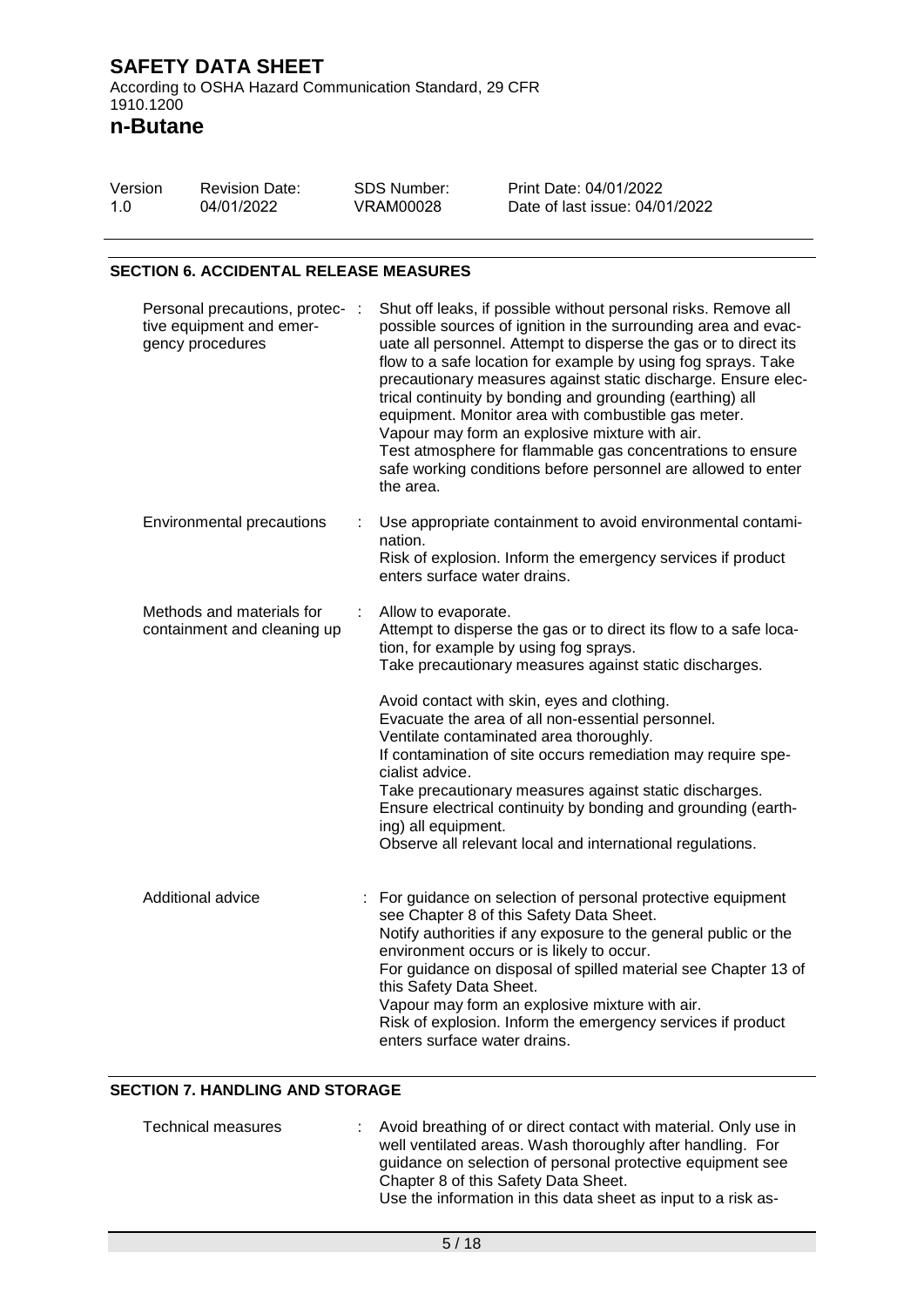According to OSHA Hazard Communication Standard, 29 CFR 1910.1200

**n-Butane**

| Version<br>1.0 | <b>Revision Date:</b><br>04/01/2022           | <b>SDS Number:</b><br><b>VRAM00028</b> | Print Date: 04/01/2022<br>Date of last issue: 04/01/2022                                                                                                                                                                                                                                                                                                                                                                                                                                                                                                                                                                                                                                                                                                |
|----------------|-----------------------------------------------|----------------------------------------|---------------------------------------------------------------------------------------------------------------------------------------------------------------------------------------------------------------------------------------------------------------------------------------------------------------------------------------------------------------------------------------------------------------------------------------------------------------------------------------------------------------------------------------------------------------------------------------------------------------------------------------------------------------------------------------------------------------------------------------------------------|
|                |                                               | material.<br>laundering.               | sessment of local circumstances to help determine appropri-<br>ate controls for safe handling, storage and disposal of this<br>Air-dry contaminated clothing in a well-ventilated area before<br>Use local exhaust ventilation if there is risk of inhalation of<br>vapours, mists or aerosols.<br>Take precautionary measures against static discharges.                                                                                                                                                                                                                                                                                                                                                                                               |
|                | Advice on safe handling                       | Earth all equipment.                   | Ensure that all local regulations regarding handling and stor-<br>age facilities are followed.<br>This product is intended for use in closed systems only.<br>Extinguish any naked flames. Do not smoke. Remove ignition<br>sources. Avoid sparks.<br>Avoid prolonged or repeated contact with skin.<br>Electrostatic charges may be generated during pumping. Elec-<br>trostatic discharge may cause fire.<br>Use local exhaust ventilation if there is risk of inhalation of<br>vapours, mists or aerosols.                                                                                                                                                                                                                                           |
|                | Avoidance of contact                          |                                        | Strong oxidising agents.                                                                                                                                                                                                                                                                                                                                                                                                                                                                                                                                                                                                                                                                                                                                |
|                | <b>Product Transfer</b>                       |                                        | Refer to guidance under Handling section. Do not use com-<br>pressed air for filling discharge or handling. Ensure electrical<br>continuity by bonding and grounding (earthing) all equipment.<br>Electrostatic charges may be generated during pumping. Elec-<br>trostatic discharge may cause fire.                                                                                                                                                                                                                                                                                                                                                                                                                                                   |
|                | Further information on stor-<br>age stability |                                        | Store only in purpose-designed, appropriately labelled pres-<br>sure vessels or cylinders.<br>Must be stored in a well-ventilated area, away from sunlight,<br>ignition sources and other sources of heat.<br>Do not store near cylinders containing compressed oxygen or<br>other strong oxidizers.<br>Refer to section 15 for any additional specific legislation cov-<br>ering the packaging and storage of this product.                                                                                                                                                                                                                                                                                                                            |
|                | Packaging material                            | GB, Neoprene (CR).                     | Suitable material: For containers and container linings, use<br>materials specifically approved for use with this product., Ex-<br>amples of suitable materials are: PA-11, PEEK, PVDF, PTFE,<br>GRE (Epoxy), GRVE (vinyl ester), Viton (FKM), type F and<br>Unsuitable material: Some forms of cast iron., Examples of<br>materials to avoid are: ABS, polymethyl methacrylate<br>(PMMA), polyethylene (PE / HDPE), polypropylene (PP),<br>PVC, natural rubber (NR), Nitrile (NBR) ethylene propylene<br>rubber (EPDM), Butyl (IIR), Hypalon (CSM), polystyrene, pol-<br>yvinyl chloride (PVC), polyisobutylene., For containers and<br>container linings, aluminium should not be used if there is a<br>risk of caustic contamination of the product. |
|                | <b>Container Advice</b>                       |                                        | Do not cut, drill, grind, weld or perform similar operations on or                                                                                                                                                                                                                                                                                                                                                                                                                                                                                                                                                                                                                                                                                      |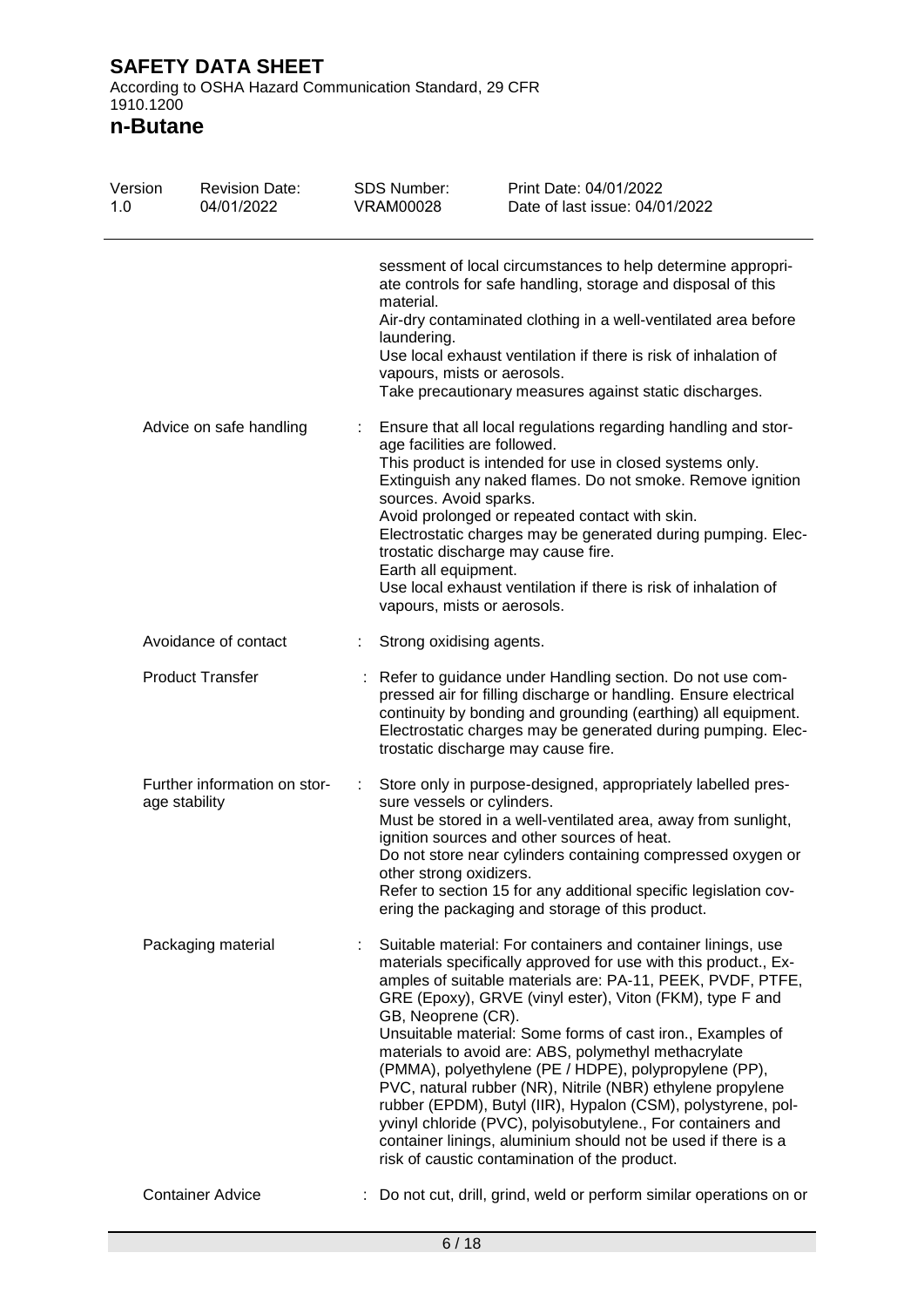**n-Butane**

| Version<br>1.0  | <b>Revision Date:</b><br>04/01/2022 | <b>SDS Number:</b><br>VRAM00028 | Print Date: 04/01/2022<br>Date of last issue: 04/01/2022                                                                                                                                                                                                                                                                                                                          |
|-----------------|-------------------------------------|---------------------------------|-----------------------------------------------------------------------------------------------------------------------------------------------------------------------------------------------------------------------------------------------------------------------------------------------------------------------------------------------------------------------------------|
|                 |                                     |                                 | near containers. Containers, even those that have been emp-<br>tied, can contain explosive vapours.                                                                                                                                                                                                                                                                               |
| Specific use(s) |                                     | on Static Electricity).         | : See additional references that provide safe handling practices<br>for liquids that are determined to be static accumulators:<br>American Petroleum Institute 2003 (Protection Against Igni-<br>tions Arising out of Static, Lightning and Stray Currents) or<br>National Fire Protection Agency 77 (Recommended Practices<br>IEC/TS 60079-32-1: Electrostatic hazards, guidance |

#### **SECTION 8. EXPOSURE CONTROLS AND PERSONAL PROTECTION**

#### **Components with workplace control parameters**

| Components | CAS-No.  | Value type<br>(Form of<br>exposure) | Control parame-<br>ters / Permissible<br>concentration | <b>Basis</b> |
|------------|----------|-------------------------------------|--------------------------------------------------------|--------------|
| butane     | 106-97-8 | <b>STEL</b>                         | 1,000 ppm                                              | <b>ACGIH</b> |
| isobutane  | 75-28-5  | <b>STEL</b>                         | 1,000 ppm                                              | <b>ACGIH</b> |
| propane    | 74-98-6  | <b>TWA</b>                          | 1,000 ppm<br>1,800 mg/m3                               | OSHA Z-1     |
| pentane    | 109-66-0 | <b>TWA</b>                          | 1,000 ppm                                              | <b>ACGIH</b> |
| pentane    |          | <b>TWA</b>                          | 1,000 ppm<br>2,950 mg/m3                               | OSHA Z-1     |
| pentane    |          | <b>TWA</b>                          | 1,000 ppm                                              | <b>ACGIH</b> |

#### **Biological occupational exposure limits**

No biological limit allocated.

#### **Monitoring Methods**

Monitoring of the concentration of substances in the breathing zone of workers or in the general workplace may be required to confirm compliance with an OEL and adequacy of exposure controls. For some substances biological monitoring may also be appropriate.

Validated exposure measurement methods should be applied by a competent person and samples analysed by an accredited laboratory.

Examples of sources of recommended exposure measurement methods are given below or contact the supplier. Further national methods may be available.

National Institute of Occupational Safety and Health (NIOSH), USA: Manual of Analytical Methods http://www.cdc.gov/niosh/

Occupational Safety and Health Administration (OSHA), USA: Sampling and Analytical Methods http://www.osha.gov/

Health and Safety Executive (HSE), UK: Methods for the Determination of Hazardous Substances http://www.hse.gov.uk/

Institut für Arbeitsschutz Deutschen Gesetzlichen Unfallversicherung (IFA) , Germany http://www.dguv.de/inhalt/index.jsp

L'Institut National de Recherche et de Securité, (INRS), France http://www.inrs.fr/accueil

**Engineering measures** : The level of protection and types of controls necessary will vary depending upon potential exposure conditions. Select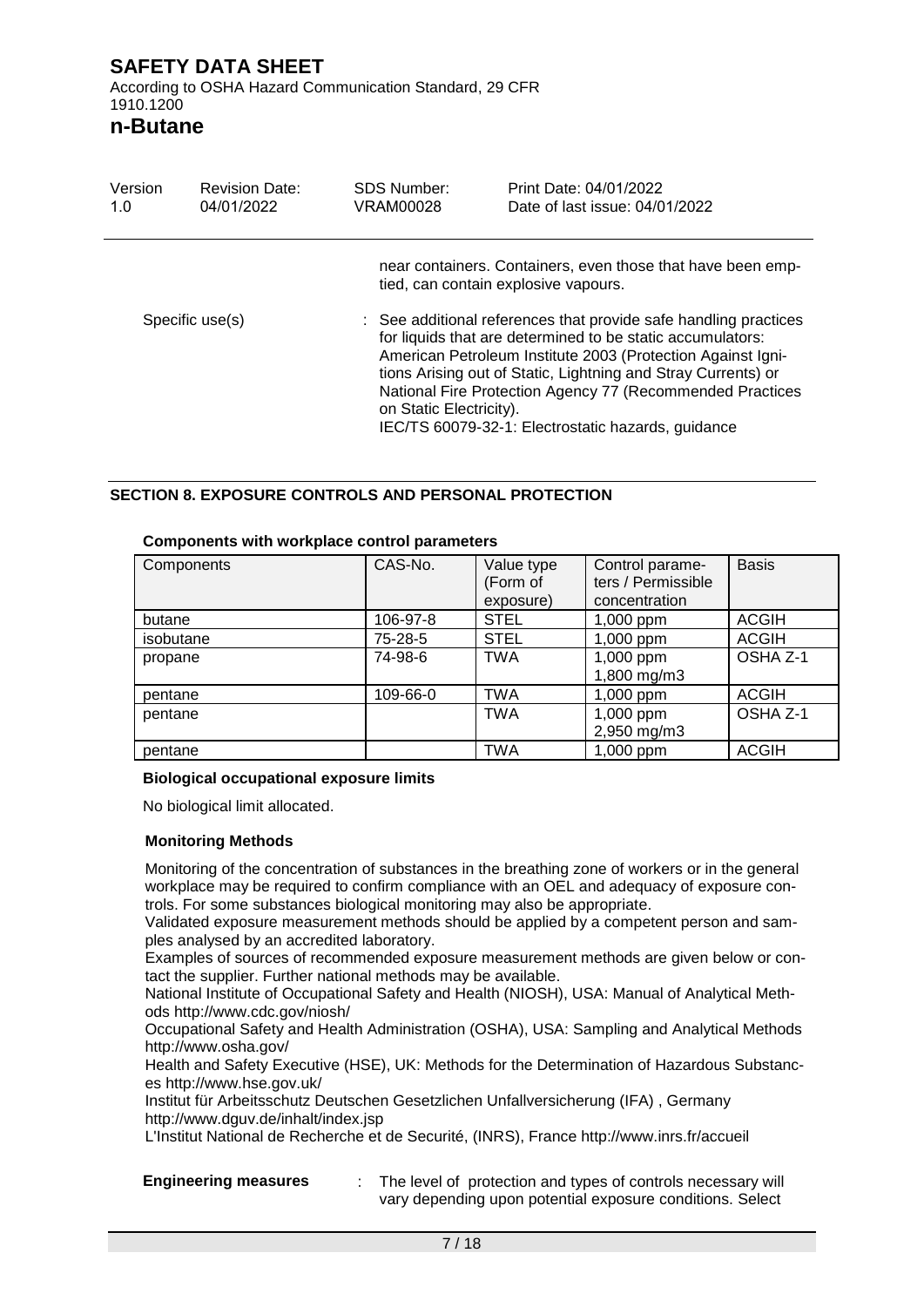According to OSHA Hazard Communication Standard, 29 CFR 1910.1200

**n-Butane**

| Version<br>1.0 | <b>Revision Date:</b><br>04/01/2022 | <b>SDS Number:</b><br><b>VRAM00028</b>                                                | Print Date: 04/01/2022<br>Date of last issue: 04/01/2022                                                                                                                                                                                                                                                                                                                                                                                                                                                                                                                                                                                                                                                                                                                                                                                                                                         |
|----------------|-------------------------------------|---------------------------------------------------------------------------------------|--------------------------------------------------------------------------------------------------------------------------------------------------------------------------------------------------------------------------------------------------------------------------------------------------------------------------------------------------------------------------------------------------------------------------------------------------------------------------------------------------------------------------------------------------------------------------------------------------------------------------------------------------------------------------------------------------------------------------------------------------------------------------------------------------------------------------------------------------------------------------------------------------|
|                |                                     |                                                                                       | controls based on a risk assessment of local circumstances.<br>Appropriate measures include:<br>Use sealed systems as far as possible.<br>Adequate explosion-proof ventilation to control airborne con-<br>centrations below the exposure guidelines/limits.<br>Local exhaust ventilation is recommended.<br>Eye washes and showers for emergency use.                                                                                                                                                                                                                                                                                                                                                                                                                                                                                                                                           |
|                |                                     | General Information:                                                                  |                                                                                                                                                                                                                                                                                                                                                                                                                                                                                                                                                                                                                                                                                                                                                                                                                                                                                                  |
|                |                                     | Practice good housekeeping.<br>controls.<br>product.<br>nance.<br>subsequent recycle. | Always observe good personal hygiene measures, such as<br>washing hands after handling the material and before eating,<br>drinking, and/or smoking. Routinely wash work clothing and<br>protective equipment to remove contaminants. Discard con-<br>taminated clothing and footwear that cannot be cleaned.<br>Define procedures for safe handling and maintenance of<br>Educate and train workers in the hazards and control<br>measures relevant to normal activities associated with this<br>Ensure appropriate selection, testing and maintenance of<br>equipment used to control exposure, e.g. personal protective<br>equipment, local exhaust ventilation.<br>Drain down system prior to equipment break-in or mainte-<br>Retain drain downs in sealed storage pending disposal or                                                                                                       |
|                | Personal protective equipment       |                                                                                       |                                                                                                                                                                                                                                                                                                                                                                                                                                                                                                                                                                                                                                                                                                                                                                                                                                                                                                  |
|                | Respiratory protection              | ratus.                                                                                | If engineering controls do not maintain airborne concentra-<br>tions to a level which is adequate to protect worker health,<br>select respiratory protection equipment suitable for the spe-<br>cific conditions of use and meeting relevant legislation.<br>Check with respiratory protective equipment suppliers.<br>Where air-filtering respirators are unsuitable (e.g. airborne<br>concentrations are high, risk of oxygen deficiency, confined<br>space) use appropriate positive pressure breathing appa-<br>Where air-filtering respirators are suitable, select an appro-<br>priate combination of mask and filter.<br>All respiratory protection equipment and use must be in ac-<br>cordance with local regulations.<br>Respirator selection, use and maintenance should be in ac-<br>cordance with the requirements of the OSHA Respiratory<br>Protection Standard, 29 CFR 1910.134. |
|                | Hand protection                     |                                                                                       |                                                                                                                                                                                                                                                                                                                                                                                                                                                                                                                                                                                                                                                                                                                                                                                                                                                                                                  |
|                | Remarks                             |                                                                                       | Personal hygiene is a key element of effective hand care.<br>Gloves must only be worn on clean hands. After using<br>gloves, hands should be washed and dried thoroughly. Appli-                                                                                                                                                                                                                                                                                                                                                                                                                                                                                                                                                                                                                                                                                                                 |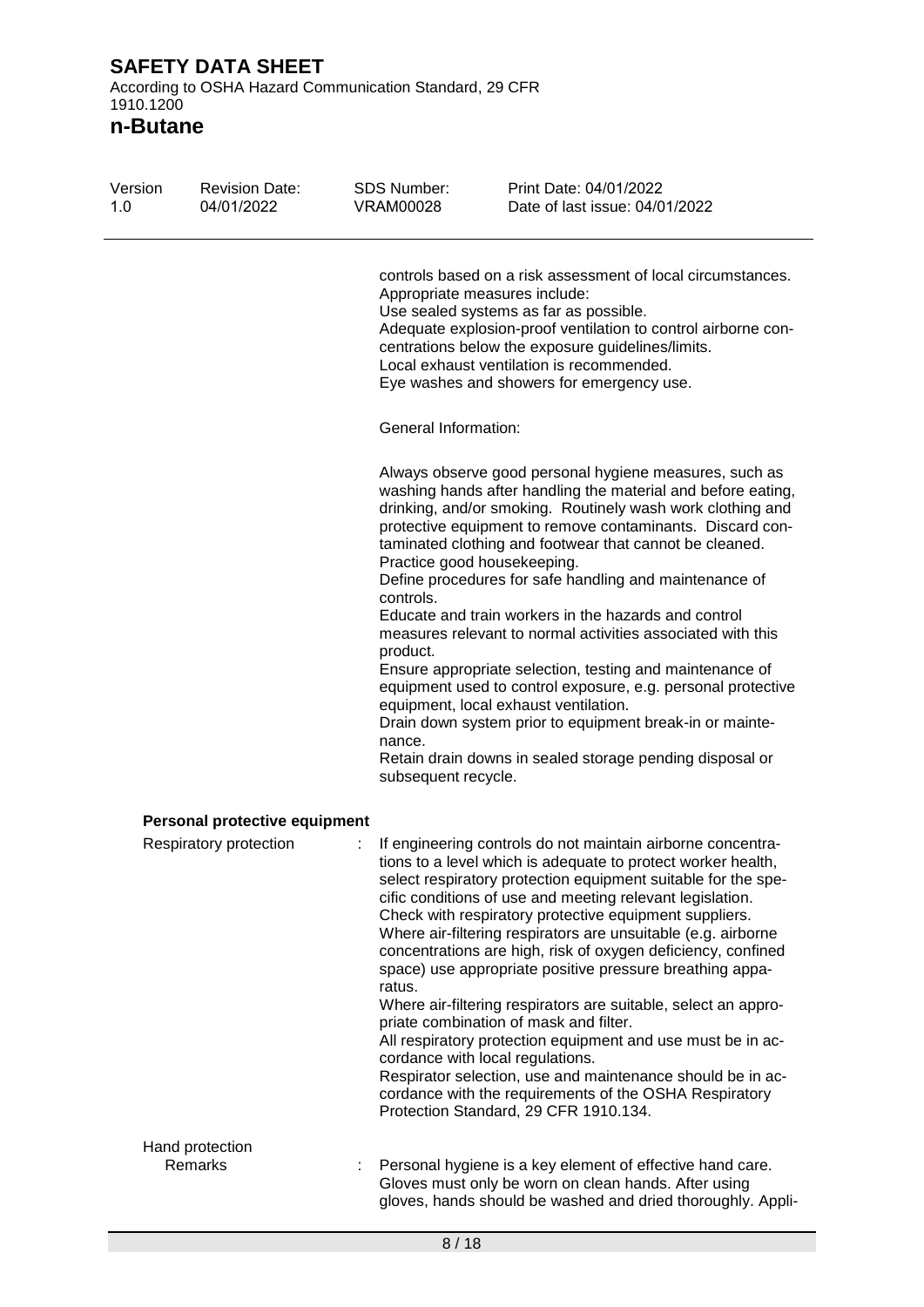1910.1200 **n-Butane**

| Version<br>1.0      | <b>Revision Date:</b><br>04/01/2022                | <b>SDS Number:</b><br><b>VRAM00028</b>                                                                         | Print Date: 04/01/2022<br>Date of last issue: 04/01/2022                                                                                                                                                                                                                                                                                                                                                                                                                                                                                                                                                                                                                                                                                                                                                                                                                                                                                                                                                                                                                                                                                                                                                                                                                                                                                        |
|---------------------|----------------------------------------------------|----------------------------------------------------------------------------------------------------------------|-------------------------------------------------------------------------------------------------------------------------------------------------------------------------------------------------------------------------------------------------------------------------------------------------------------------------------------------------------------------------------------------------------------------------------------------------------------------------------------------------------------------------------------------------------------------------------------------------------------------------------------------------------------------------------------------------------------------------------------------------------------------------------------------------------------------------------------------------------------------------------------------------------------------------------------------------------------------------------------------------------------------------------------------------------------------------------------------------------------------------------------------------------------------------------------------------------------------------------------------------------------------------------------------------------------------------------------------------|
|                     |                                                    |                                                                                                                | cation of a non-perfumed moisturizer is recommended. Glove<br>thickness is not a good predictor of glove resistance to a<br>chemical as it is dependent on the exact composition of the<br>glove material. Suitability and durability of a glove is depend-<br>ent on usage, e.g. frequency and duration of contact, chemi-<br>cal resistance of glove material, dexterity. Always seek ad-<br>vice from glove suppliers. Contaminated gloves should be<br>replaced. Where hand contact with the product may occur the<br>use of gloves approved to relevant standards (e.g. Europe:<br>EN374, US: F739) made from the following materials may<br>provide suitable chemical protection. Neoprene rubber. Nitrile<br>rubber. If contact with liquefied product is possible or antici-<br>pated, gloves should be thermally insulated to prevent cold<br>burns. For continuous contact we recommend gloves with<br>breakthrough time of more than 240 minutes with preference<br>for > 480 minutes where suitable gloves can be identified. For<br>short-term/splash protection we recommend the same, but<br>recognize that suitable gloves offering this level of protection<br>may not be available and in this case a lower breakthrough<br>time maybe acceptable so long as appropriate maintenance<br>and replacement regimes are followed. |
|                     | Eye protection                                     |                                                                                                                | Wear safety glasses and face shield (preferably with a chin<br>guard) if splashes are likely to occur.                                                                                                                                                                                                                                                                                                                                                                                                                                                                                                                                                                                                                                                                                                                                                                                                                                                                                                                                                                                                                                                                                                                                                                                                                                          |
|                     | Skin and body protection                           | apron.                                                                                                         | Chemical and cold resistant gloves/gauntlets, boots, and                                                                                                                                                                                                                                                                                                                                                                                                                                                                                                                                                                                                                                                                                                                                                                                                                                                                                                                                                                                                                                                                                                                                                                                                                                                                                        |
| Protective measures |                                                    | Personal protective equipment (PPE) should meet recom-<br>mended national standards. Check with PPE suppliers. |                                                                                                                                                                                                                                                                                                                                                                                                                                                                                                                                                                                                                                                                                                                                                                                                                                                                                                                                                                                                                                                                                                                                                                                                                                                                                                                                                 |
|                     | <b>Environmental exposure controls</b>             |                                                                                                                |                                                                                                                                                                                                                                                                                                                                                                                                                                                                                                                                                                                                                                                                                                                                                                                                                                                                                                                                                                                                                                                                                                                                                                                                                                                                                                                                                 |
|                     | General advice                                     | vapour.                                                                                                        | : Local guidelines on emission limits for volatile substances<br>must be observed for the discharge of exhaust air containing                                                                                                                                                                                                                                                                                                                                                                                                                                                                                                                                                                                                                                                                                                                                                                                                                                                                                                                                                                                                                                                                                                                                                                                                                   |
|                     | <b>SECTION 9. PHYSICAL AND CHEMICAL PROPERTIES</b> |                                                                                                                |                                                                                                                                                                                                                                                                                                                                                                                                                                                                                                                                                                                                                                                                                                                                                                                                                                                                                                                                                                                                                                                                                                                                                                                                                                                                                                                                                 |
|                     | Appearance                                         | Liquid under pressure.                                                                                         |                                                                                                                                                                                                                                                                                                                                                                                                                                                                                                                                                                                                                                                                                                                                                                                                                                                                                                                                                                                                                                                                                                                                                                                                                                                                                                                                                 |
|                     | Colour                                             | colourless                                                                                                     |                                                                                                                                                                                                                                                                                                                                                                                                                                                                                                                                                                                                                                                                                                                                                                                                                                                                                                                                                                                                                                                                                                                                                                                                                                                                                                                                                 |
|                     | Odour                                              | Unstenched                                                                                                     |                                                                                                                                                                                                                                                                                                                                                                                                                                                                                                                                                                                                                                                                                                                                                                                                                                                                                                                                                                                                                                                                                                                                                                                                                                                                                                                                                 |
|                     | <b>Odour Threshold</b>                             | Data not available                                                                                             |                                                                                                                                                                                                                                                                                                                                                                                                                                                                                                                                                                                                                                                                                                                                                                                                                                                                                                                                                                                                                                                                                                                                                                                                                                                                                                                                                 |
|                     | pH                                                 | Not applicable                                                                                                 |                                                                                                                                                                                                                                                                                                                                                                                                                                                                                                                                                                                                                                                                                                                                                                                                                                                                                                                                                                                                                                                                                                                                                                                                                                                                                                                                                 |
|                     | Melting point/freezing point                       | Not applicable                                                                                                 |                                                                                                                                                                                                                                                                                                                                                                                                                                                                                                                                                                                                                                                                                                                                                                                                                                                                                                                                                                                                                                                                                                                                                                                                                                                                                                                                                 |
|                     | Initial boiling point and boiling :<br>range       | ca. -42 - 0 °C / -44 - 32 °F                                                                                   |                                                                                                                                                                                                                                                                                                                                                                                                                                                                                                                                                                                                                                                                                                                                                                                                                                                                                                                                                                                                                                                                                                                                                                                                                                                                                                                                                 |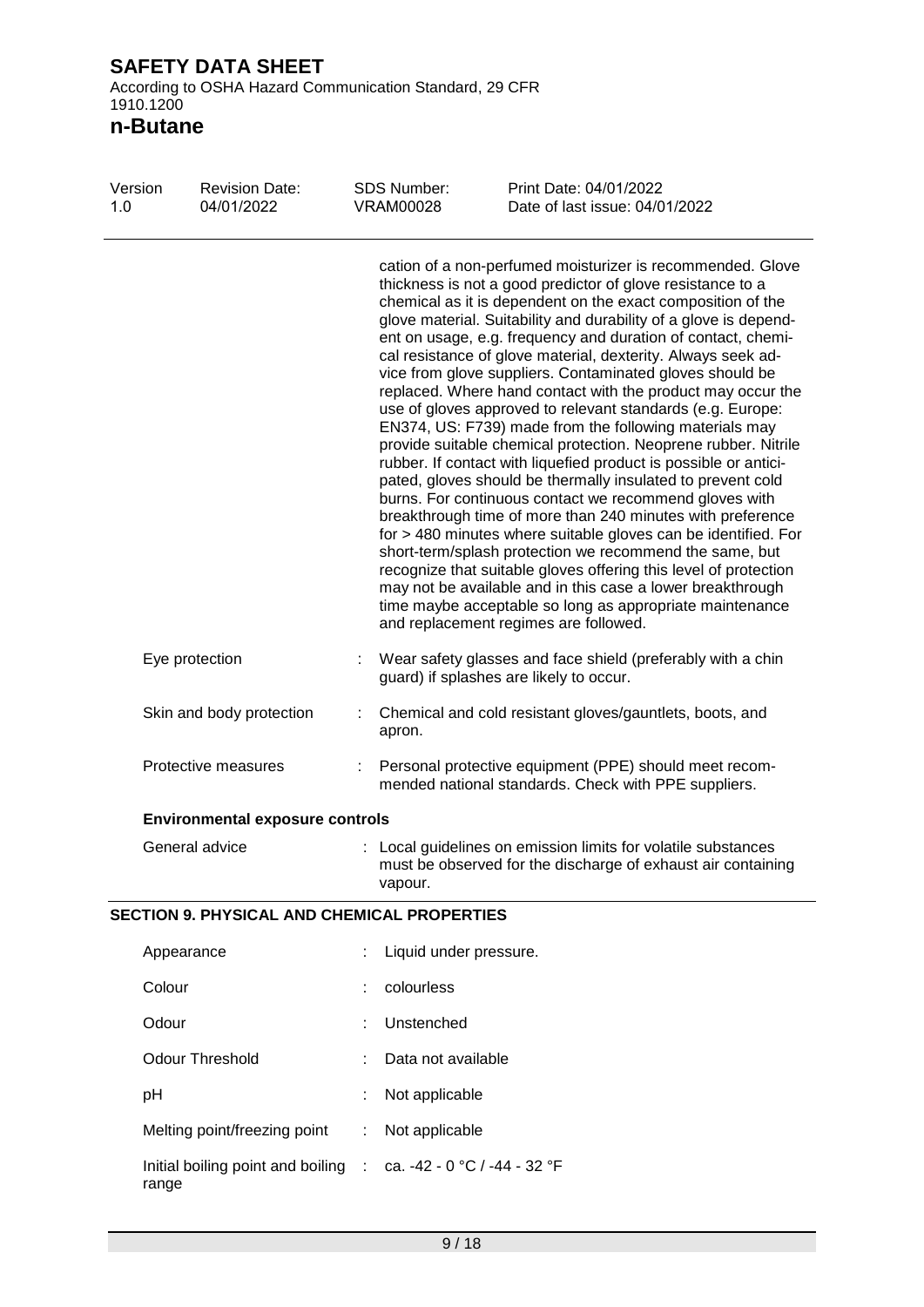According to OSHA Hazard Communication Standard, 29 CFR 1910.1200

**n-Butane**

| Version<br>1.0 | <b>Revision Date:</b><br>04/01/2022                 |                             | <b>SDS Number:</b><br><b>VRAM00028</b> | Print Date: 04/01/2022<br>Date of last issue: 04/01/2022 |  |  |
|----------------|-----------------------------------------------------|-----------------------------|----------------------------------------|----------------------------------------------------------|--|--|
| Flash point    |                                                     | t.                          | $<$ -50 °C / $<$ -58 °F                |                                                          |  |  |
|                | Evaporation rate                                    | ÷                           |                                        | Data not available                                       |  |  |
|                | Flammability (solid, gas)                           | $\mathcal{L}^{\mathcal{L}}$ | Extremely flammable.                   |                                                          |  |  |
|                | Upper explosion limit / upper<br>flammability limit | $\mathbb{R}^n$              | 12 %(V)                                |                                                          |  |  |
|                | Lower explosion limit / Lower<br>flammability limit | ÷                           | Data not available                     |                                                          |  |  |
|                | Vapour pressure                                     |                             |                                        | 350 - 500 kPa (38.0 °C / 100.4 °F)                       |  |  |
|                | Relative vapour density                             | ÷                           | Data not available                     |                                                          |  |  |
|                | Relative density                                    |                             | Data not available                     |                                                          |  |  |
| Density        |                                                     |                             |                                        | 500 - 589 kg/m3 (15.0 °C / 59.0 °F)                      |  |  |
|                | Solubility(ies)<br>Water solubility                 | ÷                           | negligible                             |                                                          |  |  |
|                | Solubility in other solvents                        | $\sim$ 10                   | Data not available                     |                                                          |  |  |
|                | Partition coefficient: n-<br>octanol/water          | ÷                           | log Pow: < 4                           |                                                          |  |  |
|                | Auto-ignition temperature                           | $\mathbb{R}^{\mathbb{Z}}$   | Data not available                     |                                                          |  |  |
|                | Decomposition temperature                           |                             | Data not available                     |                                                          |  |  |
| Viscosity      | Viscosity, kinematic                                | ÷.                          | Not applicable                         |                                                          |  |  |
|                | <b>Explosive properties</b>                         |                             |                                        | Classification Code: NOT CLASS: Not classified           |  |  |

#### **SECTION 10. STABILITY AND REACTIVITY**

| Reactivity          | t. | No, product will not become self-reactive.                                                |
|---------------------|----|-------------------------------------------------------------------------------------------|
| Chemical stability  |    | Stable under normal conditions of use.                                                    |
| tions               |    | Possibility of hazardous reac- : No. Hazardous, exothermical polymerization cannot occur. |
| Conditions to avoid |    | : Heat, open flames, sparks and flammable atmospheres.                                    |
|                     |    | In certain circumstances product can ignite due to static elec-<br>tricity.               |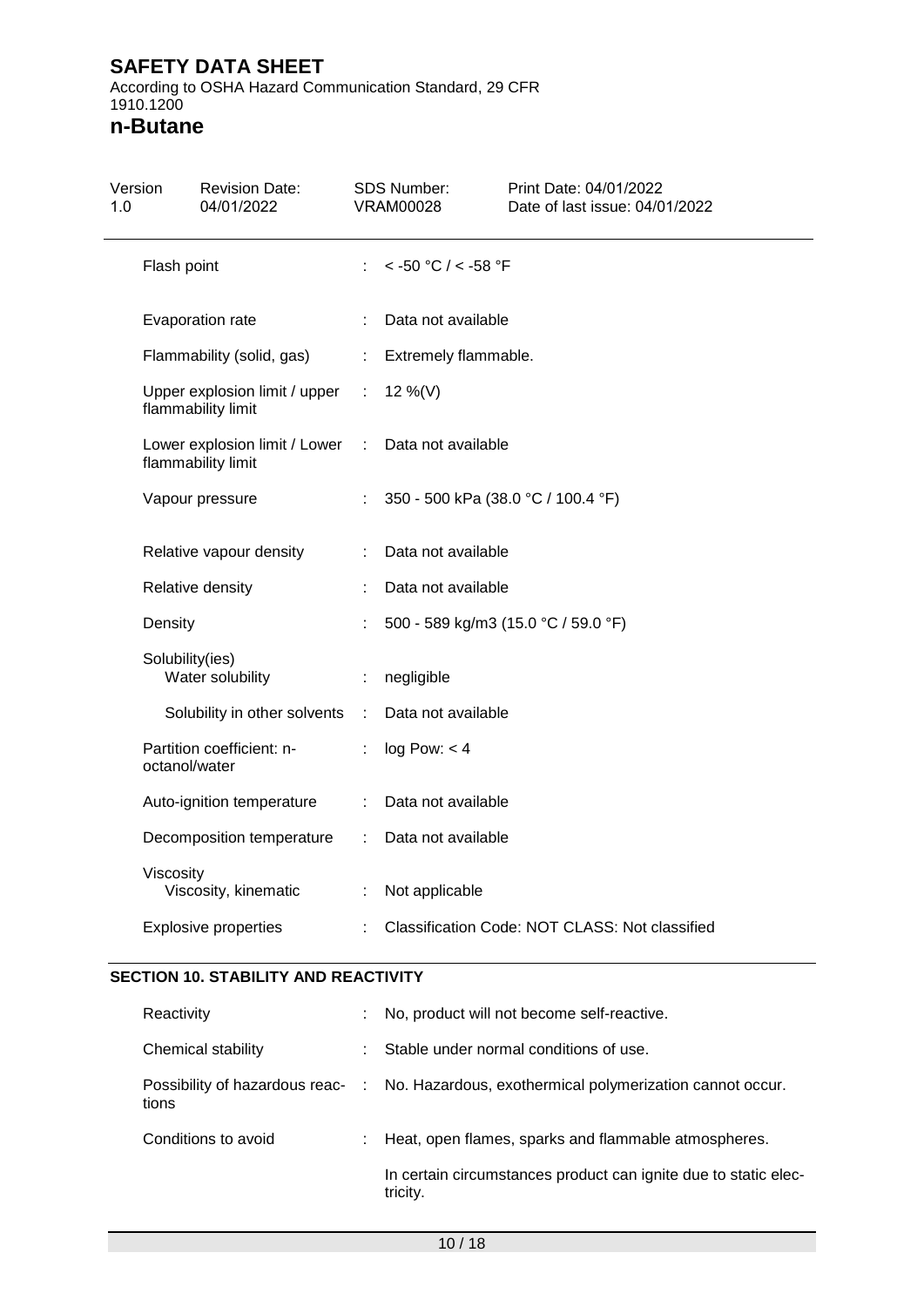1910.1200 **n-Butane**

| Version<br>1.0 |                 | <b>Revision Date:</b><br>04/01/2022          |    | <b>SDS Number:</b><br><b>VRAM00028</b>                                        | Print Date: 04/01/2022<br>Date of last issue: 04/01/2022                                                                                                                                                                                                   |
|----------------|-----------------|----------------------------------------------|----|-------------------------------------------------------------------------------|------------------------------------------------------------------------------------------------------------------------------------------------------------------------------------------------------------------------------------------------------------|
|                |                 | Incompatible materials                       | ÷. | Strong oxidising agents.                                                      |                                                                                                                                                                                                                                                            |
|                | products        | Hazardous decomposition                      |    | during normal storage.                                                        | Hazardous decomposition products are not expected to form                                                                                                                                                                                                  |
|                |                 | <b>SECTION 11. TOXICOLOGICAL INFORMATION</b> |    |                                                                               |                                                                                                                                                                                                                                                            |
|                |                 | Basis for assessment                         |    | ponent(s).                                                                    | : Information given is based on product data, a knowledge of<br>the components and the toxicology of similar products.<br>Unless indicated otherwise, the data presented is representa-<br>tive of the product as a whole, rather than for individual com- |
|                | tact.           | Information on likely routes of exposure     |    |                                                                               | Inhalation is the primary route of exposure although exposure may occur through skin or eye con-                                                                                                                                                           |
|                |                 | <b>Acute toxicity</b>                        |    |                                                                               |                                                                                                                                                                                                                                                            |
|                | <b>Product:</b> |                                              |    |                                                                               |                                                                                                                                                                                                                                                            |
|                |                 | Acute oral toxicity                          |    | : Remarks: Not applicable                                                     |                                                                                                                                                                                                                                                            |
|                |                 | Acute inhalation toxicity                    |    | : LC 50 (Rat): $> 20000$ ppmV<br>Exposure time: 4 h<br>Remarks: Low toxicity: |                                                                                                                                                                                                                                                            |
|                |                 | Acute dermal toxicity                        |    | Remarks: Not applicable                                                       |                                                                                                                                                                                                                                                            |
|                |                 | <b>Skin corrosion/irritation</b>             |    |                                                                               |                                                                                                                                                                                                                                                            |
|                | <b>Product:</b> |                                              |    |                                                                               |                                                                                                                                                                                                                                                            |
|                |                 | Remarks: Not irritating to skin.             |    |                                                                               |                                                                                                                                                                                                                                                            |
|                |                 | Serious eye damage/eye irritation            |    |                                                                               |                                                                                                                                                                                                                                                            |
|                | Product:        | Remarks: Essentially non-irritating to eyes. |    |                                                                               |                                                                                                                                                                                                                                                            |
|                |                 | Respiratory or skin sensitisation            |    |                                                                               |                                                                                                                                                                                                                                                            |
|                | <b>Product:</b> | Remarks: Not a sensitiser.                   |    |                                                                               |                                                                                                                                                                                                                                                            |
|                |                 | <b>Germ cell mutagenicity</b>                |    |                                                                               |                                                                                                                                                                                                                                                            |
|                | Product:        |                                              |    |                                                                               |                                                                                                                                                                                                                                                            |
|                |                 |                                              |    |                                                                               | Remarks: Not expected to be mutagenic.                                                                                                                                                                                                                     |
|                |                 | Carcinogenicity                              |    |                                                                               |                                                                                                                                                                                                                                                            |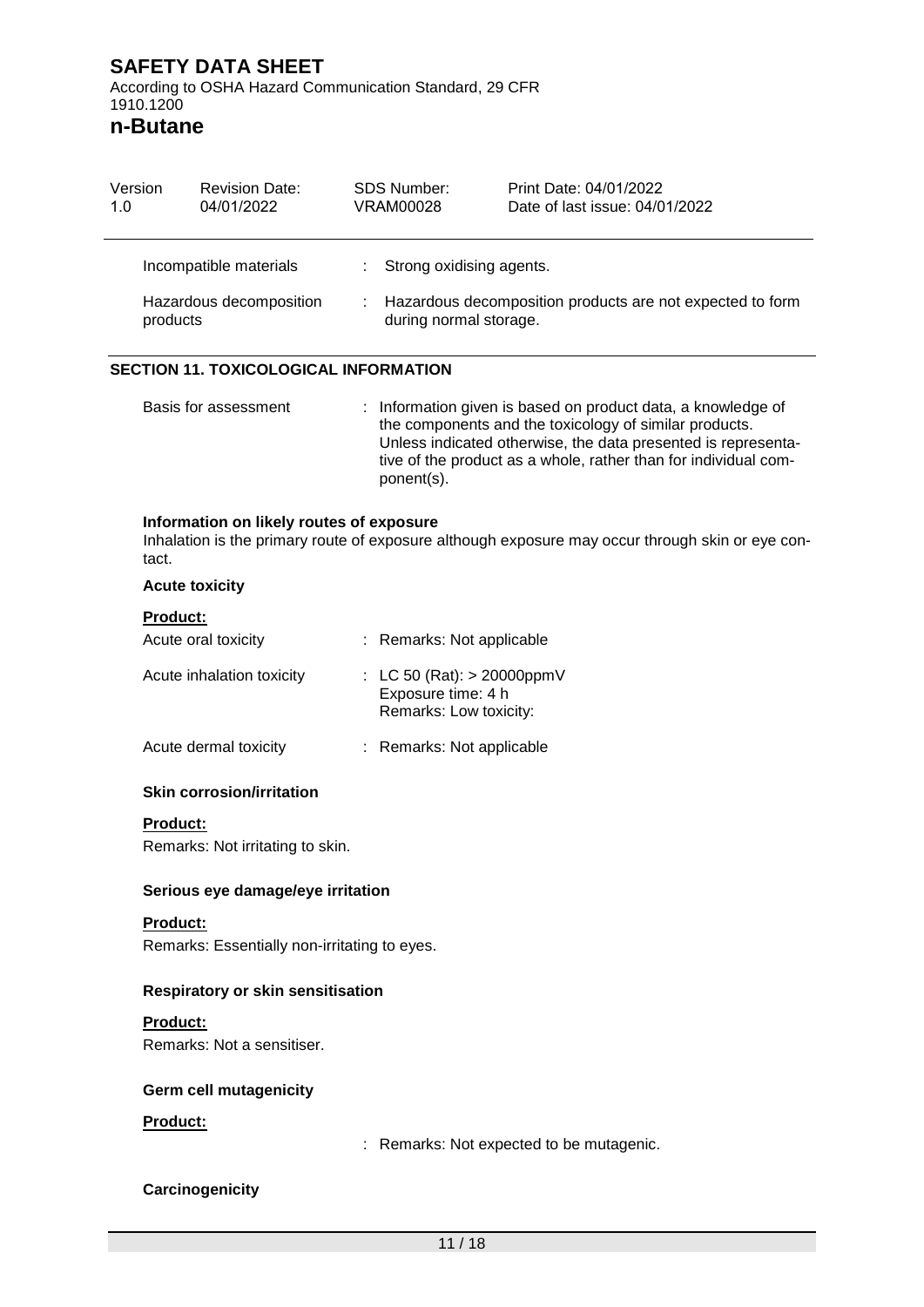### **n-Butane**

| Version<br>1.0  | <b>Revision Date:</b><br>04/01/2022 | SDS Number:<br>VRAM00028                                                                                                                      | Print Date: 04/01/2022<br>Date of last issue: 04/01/2022                                                                         |  |
|-----------------|-------------------------------------|-----------------------------------------------------------------------------------------------------------------------------------------------|----------------------------------------------------------------------------------------------------------------------------------|--|
| <b>Product:</b> | Remarks: Not a carcinogen.          |                                                                                                                                               |                                                                                                                                  |  |
| <b>IARC</b>     |                                     | human carcinogen by IARC.                                                                                                                     | No component of this product present at levels greater than or<br>equal to 0.1% is identified as probable, possible or confirmed |  |
| <b>OSHA</b>     |                                     | No component of this product present at levels greater than or<br>equal to 0.1% is on OSHA's list of regulated carcinogens.                   |                                                                                                                                  |  |
| <b>NTP</b>      |                                     | No component of this product present at levels greater than or<br>equal to 0.1% is identified as a known or anticipated carcinogen<br>by NTP. |                                                                                                                                  |  |
|                 | <b>Reproductive toxicity</b>        |                                                                                                                                               |                                                                                                                                  |  |

**Product:**

Remarks: Not a developmental toxicant., Does not impair fertility.

#### **STOT - single exposure**

#### **Product:**

Remarks: High concentrations may cause central nervous system depression resulting in headaches, dizziness and nausea.

#### **STOT - repeated exposure**

#### **Product:**

Remarks: Low systemic toxicity on repeated exposure.

:

#### **Aspiration toxicity**

#### **Product:**

Aspiration into the lungs when swallowed or vomited may cause chemical pneumonitis which can be fatal.

#### **Further information**

#### **Product:**

Remarks: Rapid release of gases which are liquids under pressure may cause frost burns of exposed tissues (skin, eye) due to evaporative cooling., High gas concentrations will displace available air; unconsciousness and death may occur suddenly from lack of oxygen., Exposure to very high concentrations of similar materials has been associated with irregular heart rhythms and cardiac arrest., Acute Health Hazard

Remarks: Classifications by other authorities under varying regulatory frameworks may exist.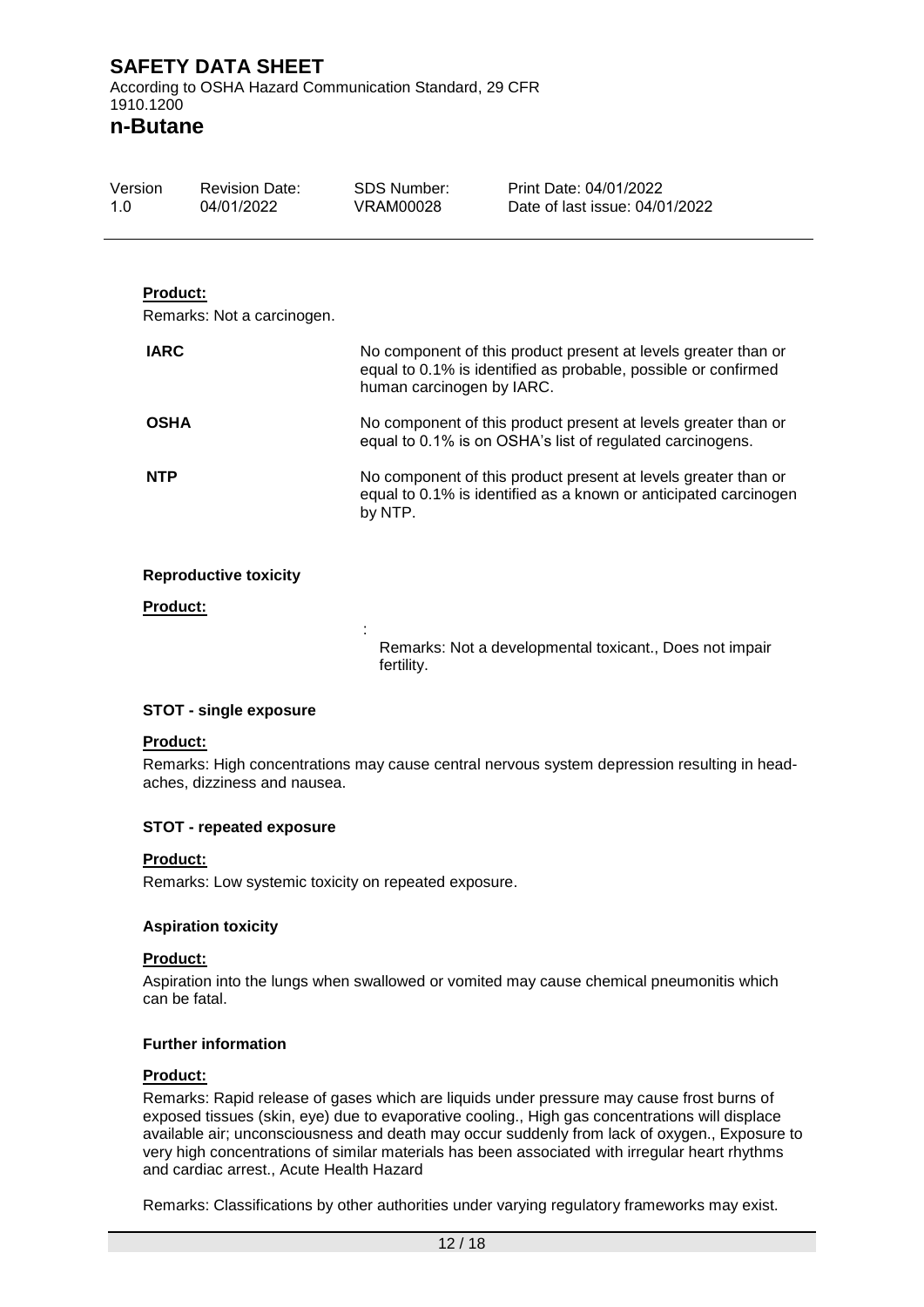**n-Butane**

| Version | <b>Revision Date:</b> | SDS Number: | Print Date: 04/01/2022         |
|---------|-----------------------|-------------|--------------------------------|
| 1.0     | 04/01/2022            | VRAM00028   | Date of last issue: 04/01/2022 |

#### **SECTION 12. ECOLOGICAL INFORMATION**

| Basis for assessment                                                                                         |    | Information given is based on product testing, and/or similar<br>products, and/or components.<br>Unless indicated otherwise, the data presented is representa-<br>tive of the product as a whole, rather than for individual com-<br>ponent(s).<br>Physical properties indicate that petroleum gases will rapidly<br>volatilise from the aquatic environment and that acute and<br>chronic effects would not be observed in practice. |  |
|--------------------------------------------------------------------------------------------------------------|----|---------------------------------------------------------------------------------------------------------------------------------------------------------------------------------------------------------------------------------------------------------------------------------------------------------------------------------------------------------------------------------------------------------------------------------------|--|
| <b>Ecotoxicity</b>                                                                                           |    |                                                                                                                                                                                                                                                                                                                                                                                                                                       |  |
| Product:<br>Toxicity to fish (Acute toxici-<br>ty)                                                           |    | Remarks: LC/EC/IC50 > 100 mg/l<br>Practically non toxic:<br>Based on available data, the classification criteria are not met.                                                                                                                                                                                                                                                                                                         |  |
| Toxicity to daphnia and other<br>aquatic invertebrates (Acute<br>toxicity)                                   |    | Remarks: LL/EL/IL50 > 100 mg/l<br>Practically non toxic:<br>Based on available data, the classification criteria are not met.                                                                                                                                                                                                                                                                                                         |  |
| Toxicity to algae (Acute tox-<br>icity)                                                                      |    | Remarks: LC/EC/IC50 > 100 mg/l<br>Practically non toxic:<br>Based on available data, the classification criteria are not met.                                                                                                                                                                                                                                                                                                         |  |
| Toxicity to fish (Chronic tox-<br>icity)                                                                     | ÷. | Remarks: Data not available                                                                                                                                                                                                                                                                                                                                                                                                           |  |
| Toxicity to daphnia and other : Remarks: Data not available<br>aquatic invertebrates (Chron-<br>ic toxicity) |    |                                                                                                                                                                                                                                                                                                                                                                                                                                       |  |
| Toxicity to microorganisms<br>(Acute toxicity)                                                               | ÷. | Remarks: Data not available                                                                                                                                                                                                                                                                                                                                                                                                           |  |
| <b>Persistence and degradability</b>                                                                         |    |                                                                                                                                                                                                                                                                                                                                                                                                                                       |  |
| <b>Product:</b><br>Biodegradability                                                                          |    | Remarks: Readily biodegradable.<br>Oxidises rapidly by photo-chemical reactions in air.                                                                                                                                                                                                                                                                                                                                               |  |
| <b>Bioaccumulative potential</b>                                                                             |    |                                                                                                                                                                                                                                                                                                                                                                                                                                       |  |
| Product:<br><b>Bioaccumulation</b>                                                                           |    | Remarks: Does not bioaccumulate significantly.                                                                                                                                                                                                                                                                                                                                                                                        |  |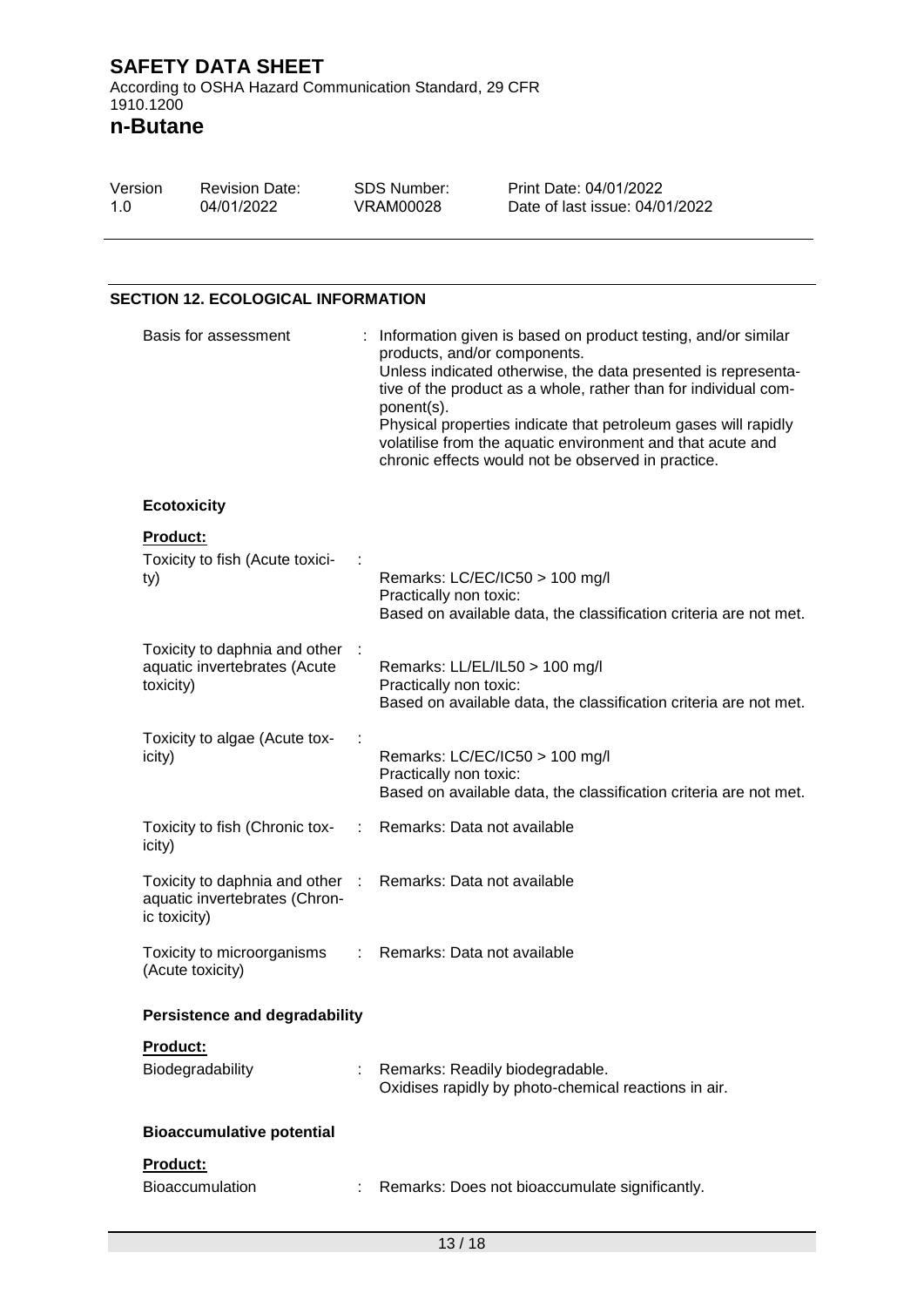According to OSHA Hazard Communication Standard, 29 CFR 1910.1200

### **n-Butane**

| Version<br>1.0  | <b>Revision Date:</b><br>04/01/2022 |   | SDS Number:<br>VRAM00028 | Print Date: 04/01/2022<br>Date of last issue: 04/01/2022                                                                  |
|-----------------|-------------------------------------|---|--------------------------|---------------------------------------------------------------------------------------------------------------------------|
|                 | <b>Mobility in soil</b>             |   |                          |                                                                                                                           |
| <b>Product:</b> |                                     |   |                          |                                                                                                                           |
| Mobility        |                                     |   | found.                   | Remarks: Because of their extreme volatility, air is the only<br>environmental compartment that hydrocarbon gases will be |
|                 | Other adverse effects               |   |                          |                                                                                                                           |
| <b>Product:</b> |                                     |   |                          |                                                                                                                           |
| mation          | Additional ecological infor-        | ÷ |                          | In view of the high rate of loss from solution, the product is<br>unlikely to pose a significant hazard to aquatic life.  |

#### **SECTION 13. DISPOSAL CONSIDERATIONS**

| <b>Disposal methods</b> |  |
|-------------------------|--|
|                         |  |

| Waste from residues                 | It is the responsibility of the waste generator to determine the<br>toxicity and physical properties of the material generated to<br>determine the proper waste classification and disposal meth-<br>ods in compliance with applicable regulations.<br>Waste arising from a spillage or tank cleaning should be dis-<br>posed of in accordance with prevailing regulations, preferably<br>to a recognised collector or contractor. The competence of the<br>collector or contractor should be established beforehand.<br>Do not dispose into the environment, in drains or in water<br>courses<br>Given the nature and uses of this product, the need for dis-<br>posal seldom arises. If necessary, dispose by controlled com-<br>bustion in purpose-designed equipment. If this is not possible,<br>contact the supplier. |
|-------------------------------------|-----------------------------------------------------------------------------------------------------------------------------------------------------------------------------------------------------------------------------------------------------------------------------------------------------------------------------------------------------------------------------------------------------------------------------------------------------------------------------------------------------------------------------------------------------------------------------------------------------------------------------------------------------------------------------------------------------------------------------------------------------------------------------------------------------------------------------|
| Contaminated packaging              | Drain container thoroughly.<br>After draining, vent in a safe place away from sparks and fire.<br>Residues may cause an explosion hazard.<br>Do not pollute the soil, water or environment with the waste<br>container.<br>Return part-used or empty cylinders to the supplier.<br>For tanks seek specialist advice from suppliers.<br>Dispose in accordance with prevailing regulations, preferably<br>to a recognized collector or contractor. The competence of<br>the collector or contractor should be established beforehand.                                                                                                                                                                                                                                                                                         |
| <b>Local legislation</b><br>Remarks | Disposal should be in accordance with applicable regional,<br>national, and local laws and regulations.<br>Local regulations may be more stringent than regional or na-<br>tional requirements and must be complied with.                                                                                                                                                                                                                                                                                                                                                                                                                                                                                                                                                                                                   |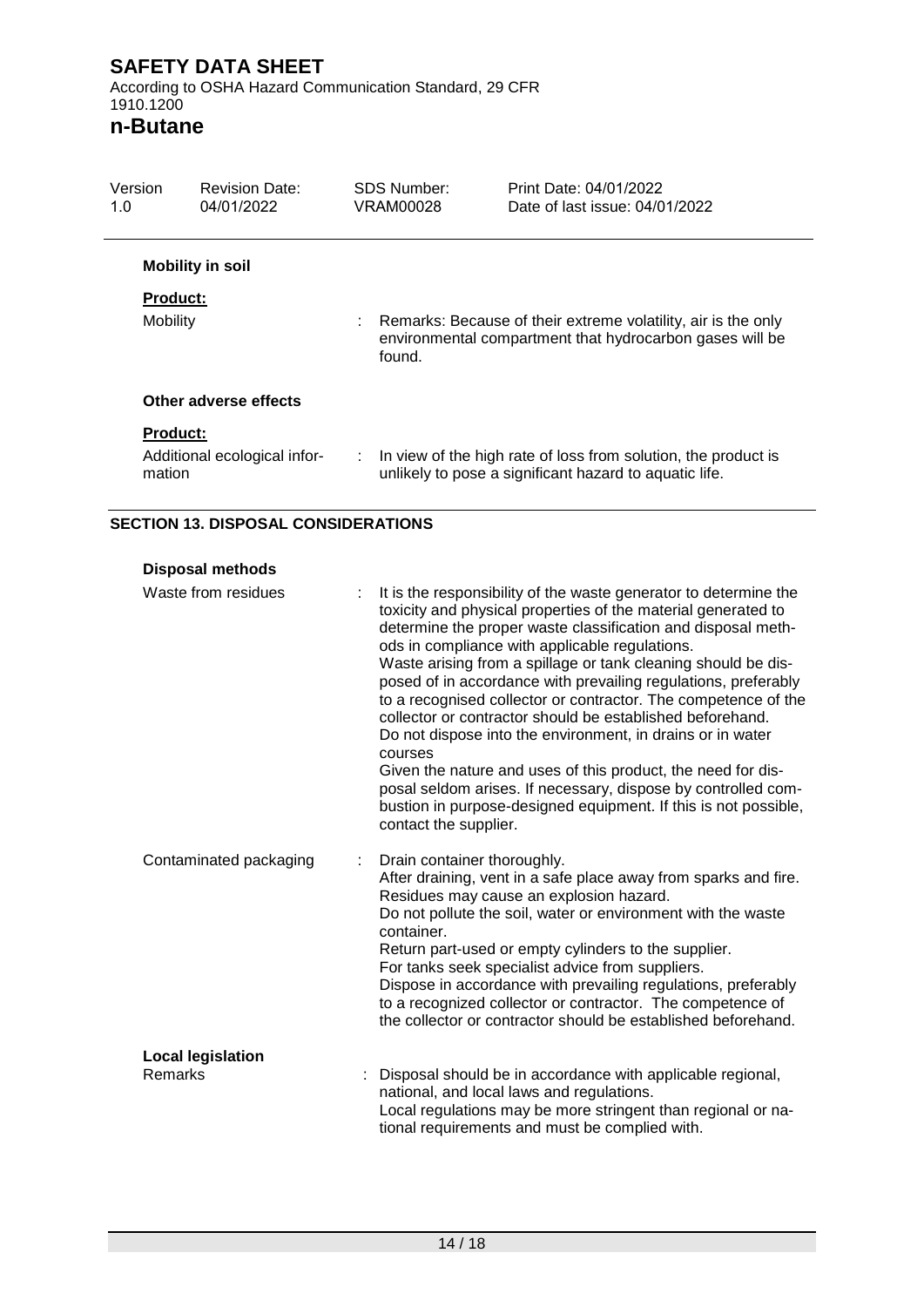**n-Butane**

| Version | <b>Revision Date:</b> | SDS Number: | Print Date: 04/01/2022         |
|---------|-----------------------|-------------|--------------------------------|
| 1.0     | 04/01/2022            | VRAM00028   | Date of last issue: 04/01/2022 |

#### **SECTION 14. TRANSPORT INFORMATION**

#### **National Regulations**

|                                  | US Department of Transportation Classification (49 CFR Parts 171-180) |
|----------------------------------|-----------------------------------------------------------------------|
| UN/ID/NA number                  | $\therefore$ UN 1011                                                  |
| Proper shipping name             | : BUTANE                                                              |
| <b>Class</b>                     | : 2.1                                                                 |
| Packing group                    | : Not Assigned                                                        |
| Labels                           | $\therefore$ 2.1                                                      |
| <b>ERG Code</b>                  | : 115                                                                 |
| Marine pollutant                 | : no                                                                  |
| <b>International Regulations</b> |                                                                       |
| <b>IATA-DGR</b>                  |                                                                       |
| UN/ID No.                        | $\therefore$ UN 1011                                                  |
| Proper shipping name             | : BUTANE                                                              |
| <b>Class</b>                     | $\therefore$ 2.1                                                      |
| Packing group                    | : Not Assigned                                                        |
| Labels                           | $\therefore$ 2.1                                                      |
| <b>IMDG-Code</b>                 |                                                                       |
| UN number                        | : UN 1011                                                             |
| Proper shipping name             | : BUTANE                                                              |
| <b>Class</b>                     | $\div$ 2.1                                                            |
| Packing group                    | : Not Assigned                                                        |
| Labels                           | :2.1                                                                  |

#### **Transport in bulk according to Annex II of MARPOL 73/78 and the IBC Code**

Not applicable for product as supplied. MARPOL Annex 1 rules apply for bulk shipments by sea.

#### **Special precautions for user**

Remarks : Special Precautions: Refer to Chapter 7, Handling & Storage, for special precautions which a user needs to be aware of or needs to comply with in connection with transport.

#### **SECTION 15. REGULATORY INFORMATION**

Marine pollutant : no

#### **EPCRA - Emergency Planning and Community Right-to-Know Act**

#### **CERCLA Reportable Quantity**

| <b>Components</b> | CAS-No.  | Component RQ | Calculated product RQ |
|-------------------|----------|--------------|-----------------------|
|                   |          | (lbs)        | (lbs)                 |
| butane            | 106-97-8 | 100          | 100                   |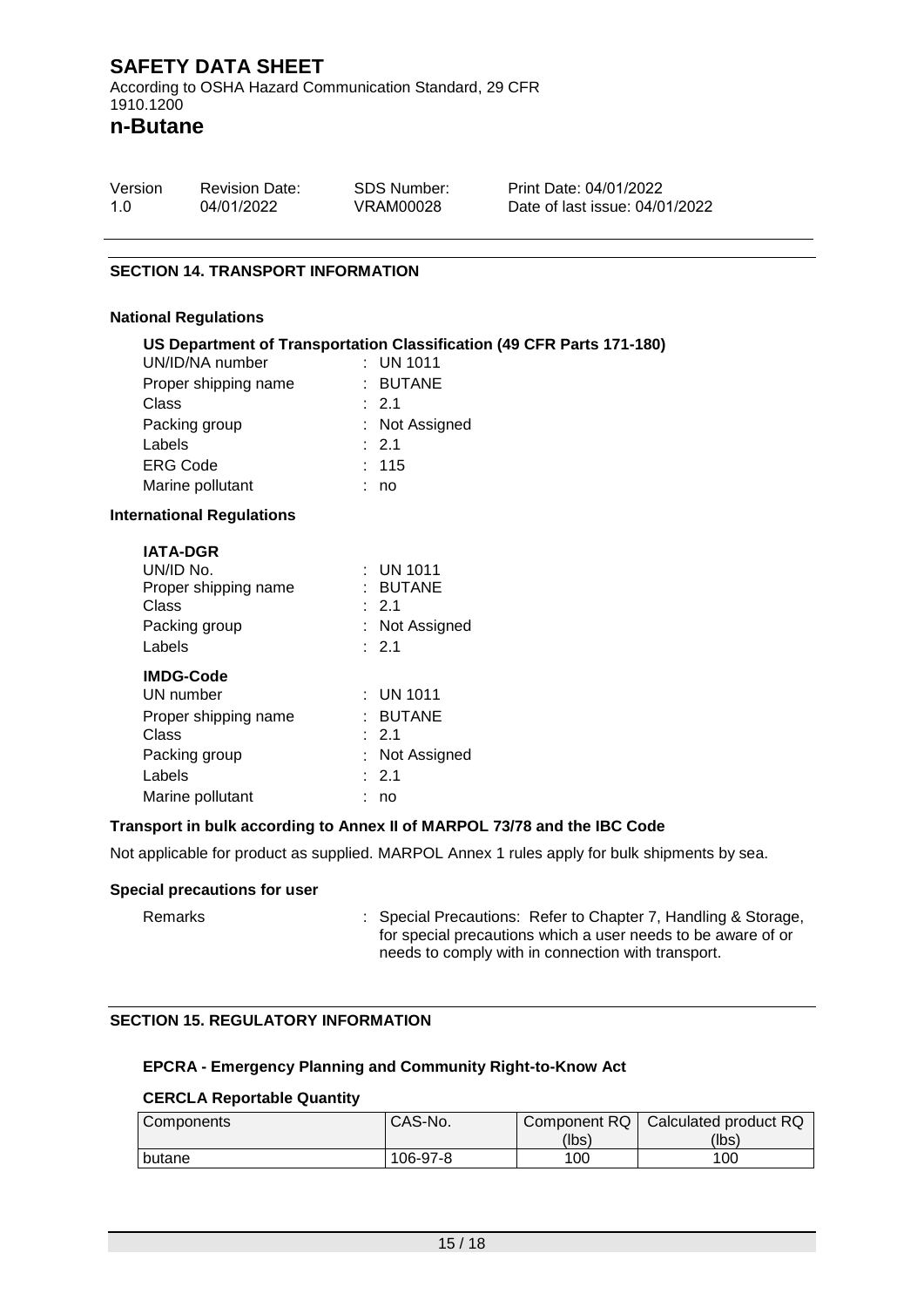**n-Butane**

| Version | <b>Revision Date:</b> | SDS Number: | Print Date: 04/01/2022         |
|---------|-----------------------|-------------|--------------------------------|
| 1.0     | 04/01/2022            | VRAM00028   | Date of last issue: 04/01/2022 |

\*: Vertex HSSE classifies this material as an "oil" under the CERCLA Petroleum Exclusion, therefore re-leases to the environment are not reportable under CERCLA., The components with RQs are given for information.

#### **SARA 304 Extremely Hazardous Substances Reportable Quantity**

This material does not contain any components with a section 304 EHS RQ.

#### **SARA 302 Extremely Hazardous Substances Threshold Planning Quantity**

This material does not contain any components with a section 302 EHS TPQ.

| SARA 311/312 Hazards | Flammable (gases, aerosols, liquids, or solids)<br>Gases under pressure<br>Aspiration hazard                                                                                            |
|----------------------|-----------------------------------------------------------------------------------------------------------------------------------------------------------------------------------------|
| <b>SARA 313</b>      | This material does not contain any chemical components with<br>known CAS numbers that exceed the threshold (De Minimis)<br>reporting levels established by SARA Title III, Section 313. |

#### **Clean Water Act**

This product does not contain any Hazardous Chemicals listed under the U.S. CleanWater Act, Section 311, Table 117.3.

#### **US State Regulations**

#### **Pennsylvania Right To Know**

| butane    | 106-97-8 |
|-----------|----------|
| propane   | 74-98-6  |
| isobutane | 75-28-5  |
| pentane   | 109-66-0 |

#### **California Prop. 65**

This product does not contain any chemicals known to State of California to cause cancer, birth defects, or any other reproductive harm.

#### **California List of Hazardous Substances**

| butane  | 106-97-8 |
|---------|----------|
| pentane | 109-66-0 |

#### **Other regulations:**

The regulatory information is not intended to be comprehensive. Other regulations may apply to this material.

#### **The components of this product are reported in the following inventories:**

| EINECS/ELINCS/EC | : All components listed. |
|------------------|--------------------------|
| <b>DSL</b>       | All components listed.   |
| <b>TSCA</b>      | All components listed.   |
| <b>AIIC</b>      | All components listed.   |
| <b>PICCS</b>     | All components listed.   |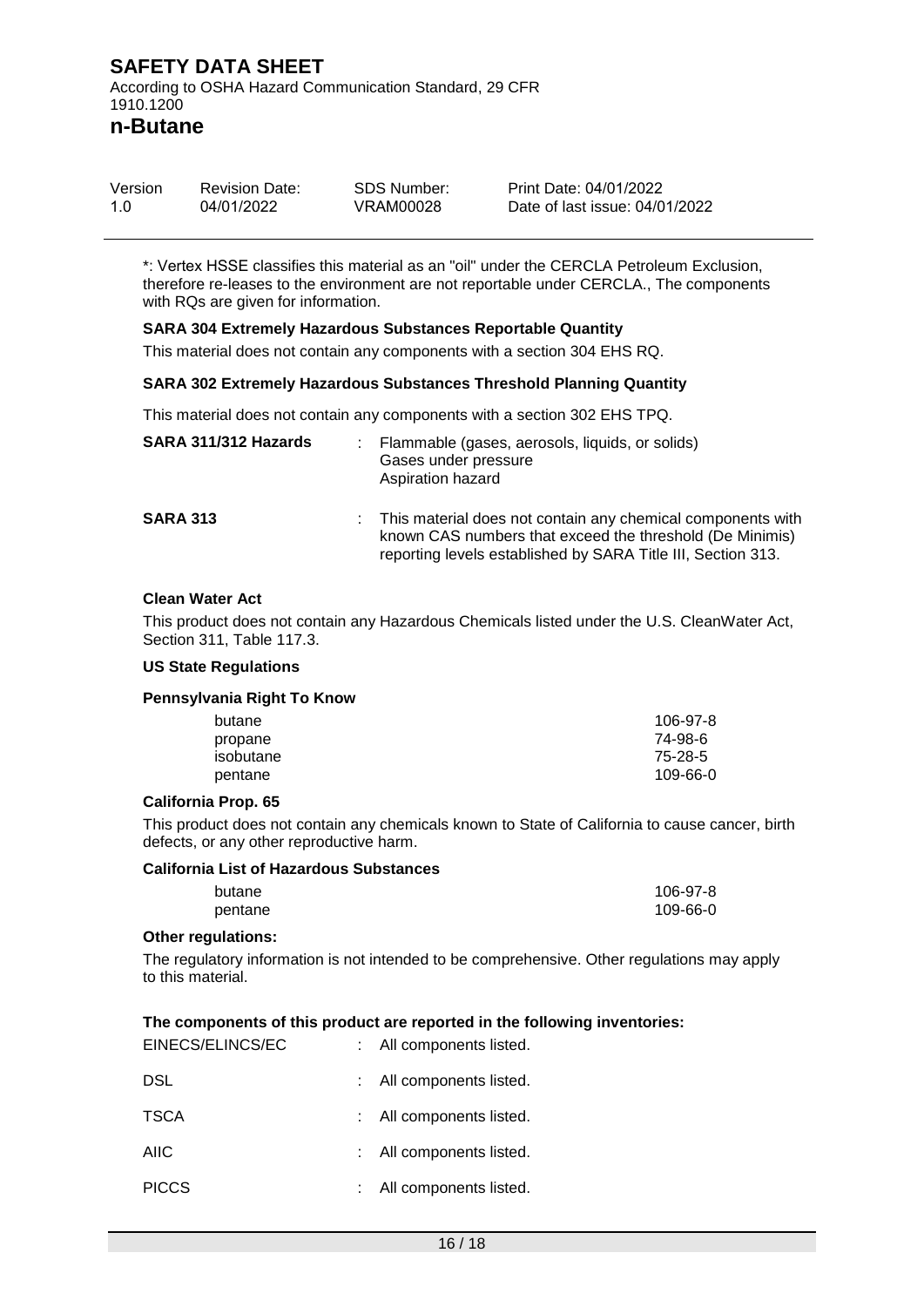According to OSHA Hazard Communication Standard, 29 CFR 1910.1200

**n-Butane**

| Version | <b>Revision Date:</b> | SDS Number: |
|---------|-----------------------|-------------|
| 1.0     | 04/01/2022            | VRAM00028   |

Print Date: 04/01/2022 Date of last issue: 04/01/2022

#### **SECTION 16. OTHER INFORMATION**

#### **Further information**

NFPA Rating (Health, Fire, Reac-1, 4, 0 tivity)

#### **Full text of other abbreviations**

| <b>ACGIH</b><br>OSHA Z-1                                                                          |  | USA. ACGIH Threshold Limit Values (TLV)<br>USA. Occupational Exposure Limits (OSHA) - Table Z-1 Lim-<br>its for Air Contaminants                                                                                                                                                                                                                                                                                                                                                                                                                                                                                                                                                                                                                                                                                                                                                                                                                                                                                                                                                                                                                                                                                                                                                                                                                                                                     |
|---------------------------------------------------------------------------------------------------|--|------------------------------------------------------------------------------------------------------------------------------------------------------------------------------------------------------------------------------------------------------------------------------------------------------------------------------------------------------------------------------------------------------------------------------------------------------------------------------------------------------------------------------------------------------------------------------------------------------------------------------------------------------------------------------------------------------------------------------------------------------------------------------------------------------------------------------------------------------------------------------------------------------------------------------------------------------------------------------------------------------------------------------------------------------------------------------------------------------------------------------------------------------------------------------------------------------------------------------------------------------------------------------------------------------------------------------------------------------------------------------------------------------|
| ACGIH / TWA<br>ACGIH / TWA<br><b>ACGIH / STEL</b><br>OSHA Z-1 / TWA<br>Abbreviations and Acronyms |  | 8-hour time weighted average<br>8-hour, time-weighted average<br>Short-term exposure limit<br>8-hour time weighted average<br>The standard abbreviations and acronyms used in this docu-<br>ment can be looked up in reference literature (e.g. scientific<br>dictionaries) and/or websites.                                                                                                                                                                                                                                                                                                                                                                                                                                                                                                                                                                                                                                                                                                                                                                                                                                                                                                                                                                                                                                                                                                         |
|                                                                                                   |  | ACGIH = American Conference of Governmental Industrial<br>Hygienists<br>ADR = European Agreement concerning the International<br>Carriage of Dangerous Goods by Road<br>AICS = Australian Inventory of Chemical Substances<br>ASTM = American Society for Testing and Materials<br>BEL = Biological exposure limits<br>BTEX = Benzene, Toluene, Ethylbenzene, Xylenes<br><b>CAS = Chemical Abstracts Service</b><br>CEFIC = European Chemical Industry Council<br>CLP = Classification Packaging and Labelling<br>COC = Cleveland Open-Cup<br>DIN = Deutsches Institut fur Normung<br>DMEL = Derived Minimal Effect Level<br>DNEL = Derived No Effect Level<br>DSL = Canada Domestic Substance List<br>$EC = European Commission$<br>EC50 = Effective Concentration fifty<br>ECETOC = European Center on Ecotoxicology and Toxicolo-<br>gy Of Chemicals<br>ECHA = European Chemicals Agency<br>EINECS = The European Inventory of Existing Commercial<br><b>Chemical Substances</b><br>EL50 = Effective Loading fifty<br><b>ENCS</b> = Japanese Existing and New Chemical Substances<br>Inventory<br>EWC = European Waste Code<br>GHS = Globally Harmonised System of Classification and<br>Labelling of Chemicals<br>IARC = International Agency for Research on Cancer<br>IATA = International Air Transport Association<br>IC50 = Inhibitory Concentration fifty<br>IL50 = Inhibitory Level fifty |